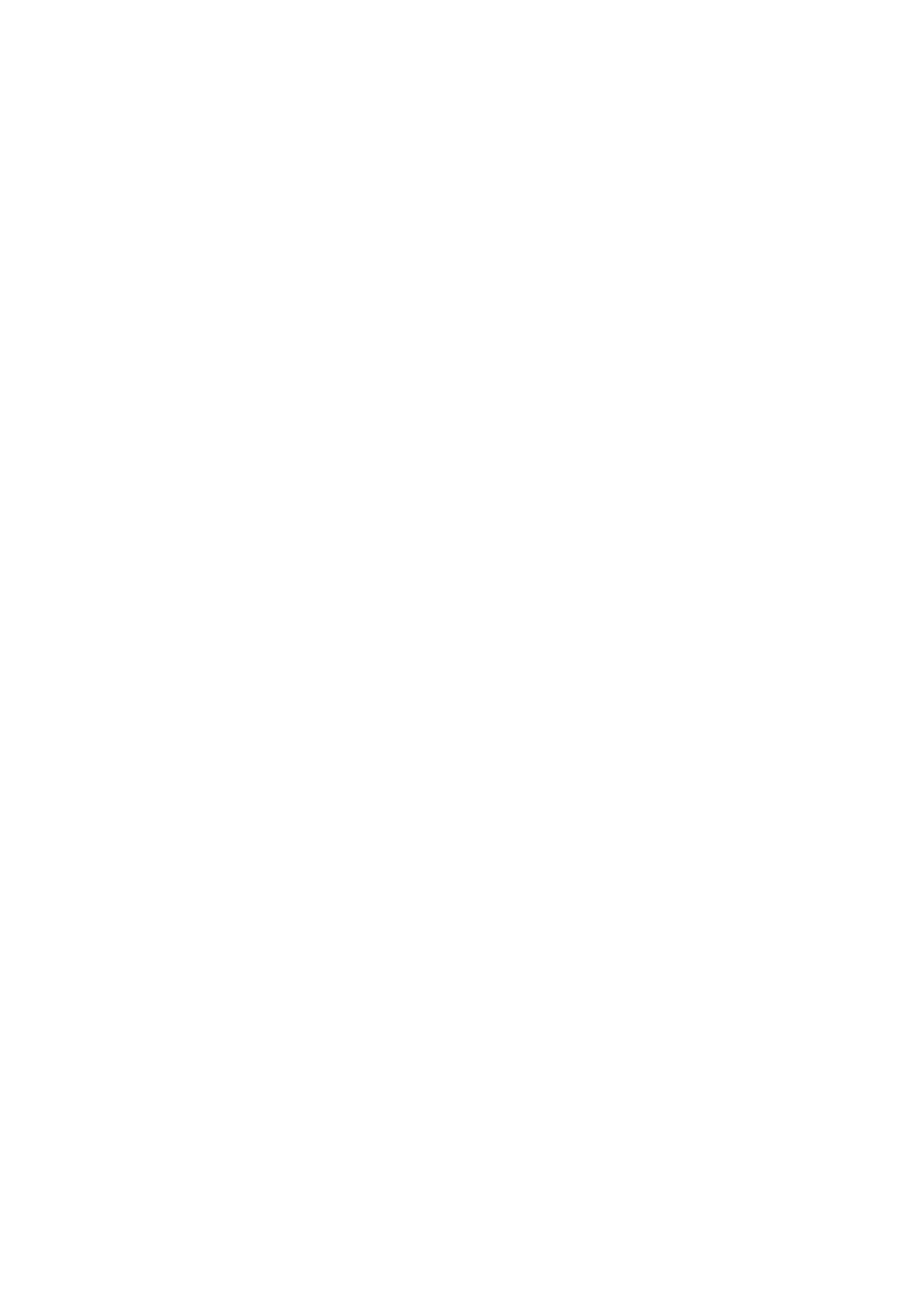# **Table of Contents**

| 1 Introduction                                                   | $-4-$  |
|------------------------------------------------------------------|--------|
| 1.1 Intended use                                                 | $-4-$  |
| 1.2 Functional description                                       | $-4-$  |
| 1.3 Important usage and safety instructions Précise 8008         | $-5-$  |
| 1.4. Important usage and safety instructions - Analysis software | $-7-$  |
| 2. Preparation                                                   | $-8-$  |
| 2.1 Connecting the power supply                                  | $-8-$  |
| 2.2 Fixing the sensor and preparing the measurement site         | $-8-$  |
| 2.3 Sensor assignment                                            | $-10-$ |
| 2.4 Connecting sensors                                           | $-10-$ |
| 2.5 Fixing & using the supporting frame with a retaining arm     | $-11-$ |
| 3 Operation                                                      | $-13-$ |
| 3.1 General                                                      | $-13-$ |
| 3.2. Switching the unit on                                       | $-13-$ |
| 3.3 General operation - start measurement / open database        | $-14-$ |
| 3.4 Analysing the measurement data                               | $-20-$ |
| 3.5 System menu                                                  | $-21-$ |
| 3.6 Date & time                                                  | $-24-$ |
| 3.7 USB interface                                                | $-24-$ |
| 3.8 Switching off the device                                     | $-25-$ |
| 4. Sensor menu                                                   | $-25-$ |
| 4.1 Setting the sensor temperature                               | $-25-$ |
| 4.2 Switching the sensor on/off                                  | $-26-$ |
| 5 Alarms and monitoring functions                                | $-26-$ |
| 6. Cleaning and maintenance                                      | $-27-$ |
| 7. Disposal                                                      | $-27-$ |
| 8 Pictograms                                                     | $-28-$ |
| 8.1 Software symbols                                             | $-28-$ |
| 9 Technical Data                                                 | $-30-$ |
| 10 Warranty                                                      | $-31-$ |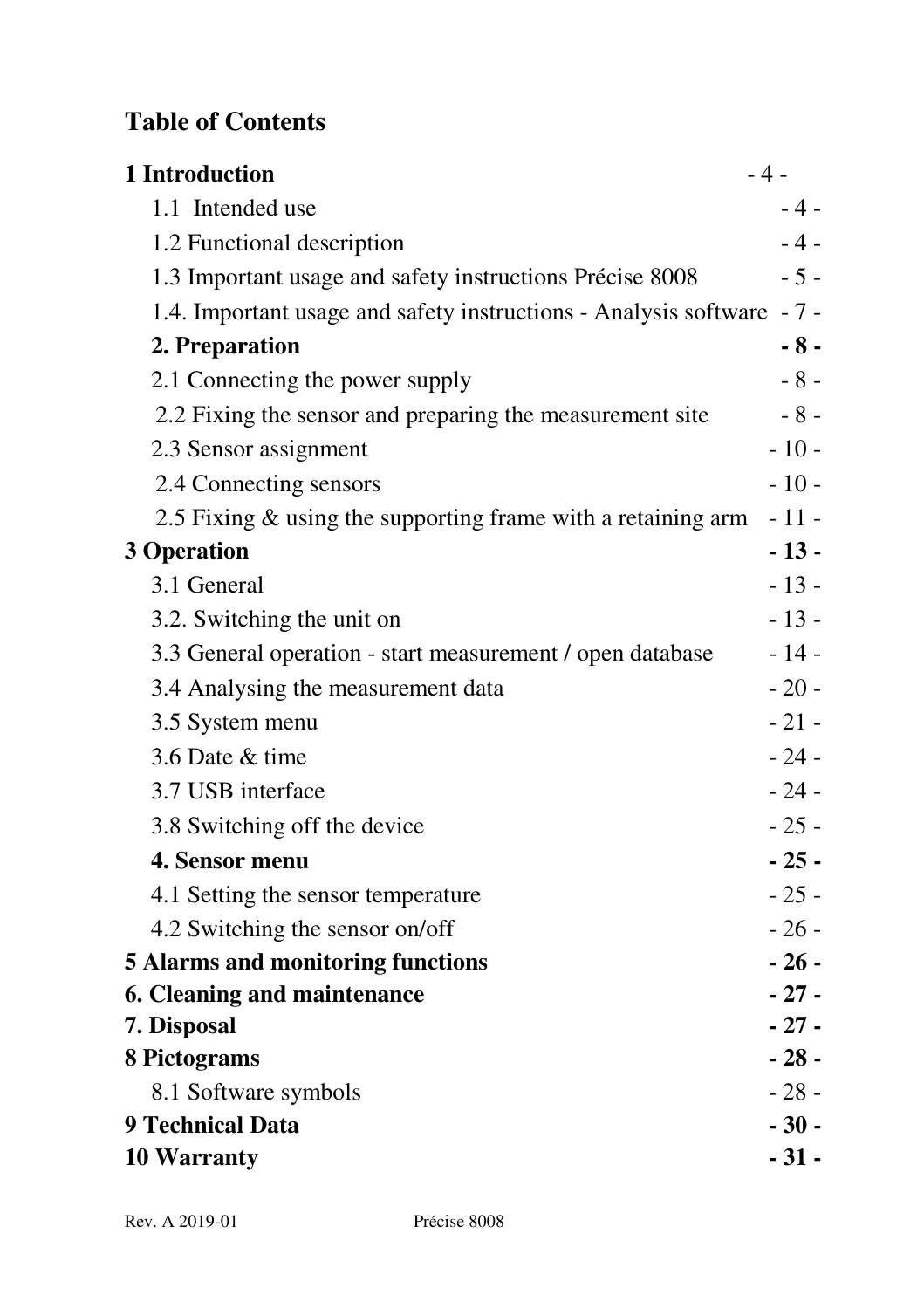# 1 Introduction

## 1.1 Intended use

The transcutaneous oxygen measurement unit **Précise 8008** is intended for the measurement of oxygen partial pressure, also called  $\text{topO}_2$ , on the surface of the skin. The measurement values may be represented and saved graphically.

The sensor parameters, the measurement process, as well as the measurement results can be saved to the internal database. Therefore, you can reliably document every measurement and track it at any time.

Moreover, analysis software can optionally be used, which offers the user another method of graphically displaying the recorded data in addition to the Précise 8008 display. In addition to the expanded display, further functions have been added, all of which are explained in detail in this document.

This results in two versions of the **Précise 8008**:

Version 1:

The computer is connected with the interface on the side of the **Précise 8008** using a USB cable. This connection allows data to be displayed and saved in the analysis software in real time. Furthermore, a detailed  $\text{topO}_2$  measurement report can be saved as a .pdf document or printed. A purely "raw data export" is also possible.

Version 2:

The Précise 8008 is used independently as a "stand-alone device". Using a USB stick, the measurement data can be recorded, retrieved and displayed in a "raw data form". Therefore, you can document every measurement and process it at any time externally on a PC.

## 1.2 Functional description

The tcp $O_2$  measurement is a non-invasive procedure to determine the oxygen partial pressure on the surface of the skin. During the procedure, the skin is warmed to  $40^{\circ}$  -  $44^{\circ}$ C.

The oxygen measurement is based on the luminescence lifetime measurement. This is dependent on the oxygen partial pressure. Measurement preparations (e.g. changing electrolyte, covering the sensor, etc.) are thus omitted, as is known from the Clark sensor.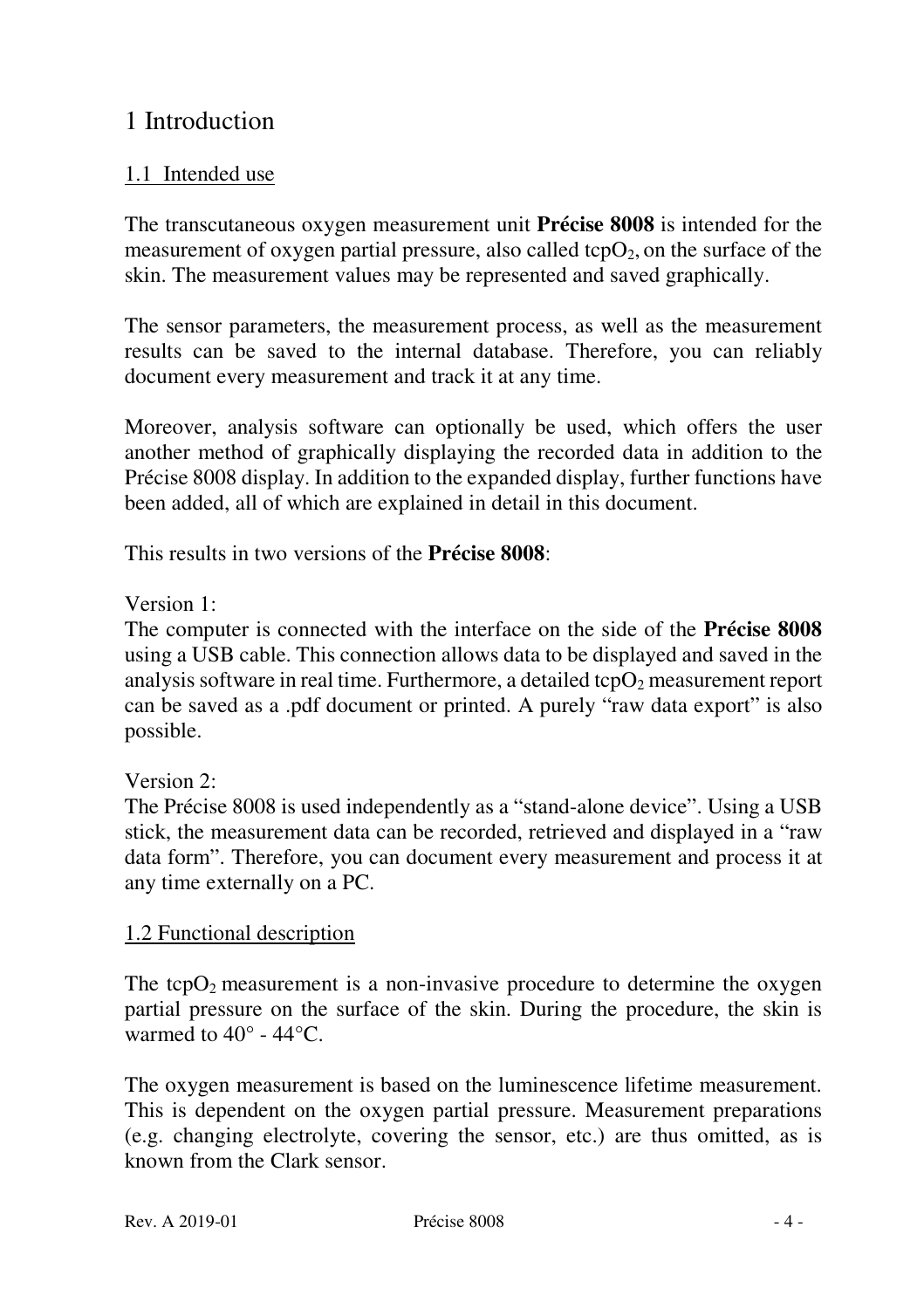The sensors are suited both for the determination as well as for the long-term measurement of oxygen partial pressure.

## 1.3 Important usage and safety instructions Précise 8008

Before using the **Précise 8008**, make sure you have read and understood these operating instructions and observe them at all times.

The **Précise 8008** may only be used in accordance with the general provisions for the installation and operation of medical devices (§22 Medical Device Act). In accordance with §22, Para. 1, the user must be sure of its functional safety and proper condition.

When connecting additional devices, there is the possibility of exceeding permitted leakage currents. External electromagnetic interference poses no risk to the user.

The device must be checked and, if need be, repaired by the authorised service technician if it has a damaged plug or cable, is not working properly, has been dropped, damaged or if liquid has got into the device.

The transcutaneous oxygen partial pressure measured is dependent on the following conditions, among others:

- Temperature selection
- Measurement site selection
- Patient's age
- Patient's general physical health (e.g. fever)
- Smoking
- Coffee consumption
- Acclimating the patient to the outside temperature

#### This summary is not complete.

Portable and mobile HF communication equipment can affect medical electrical devices. This can lead to malfunctions in the devices.

For this reason, radiation sources (devices that emit electromagnetic waves) must be kept a minimum distance away from running medical electrical devices, see the below table.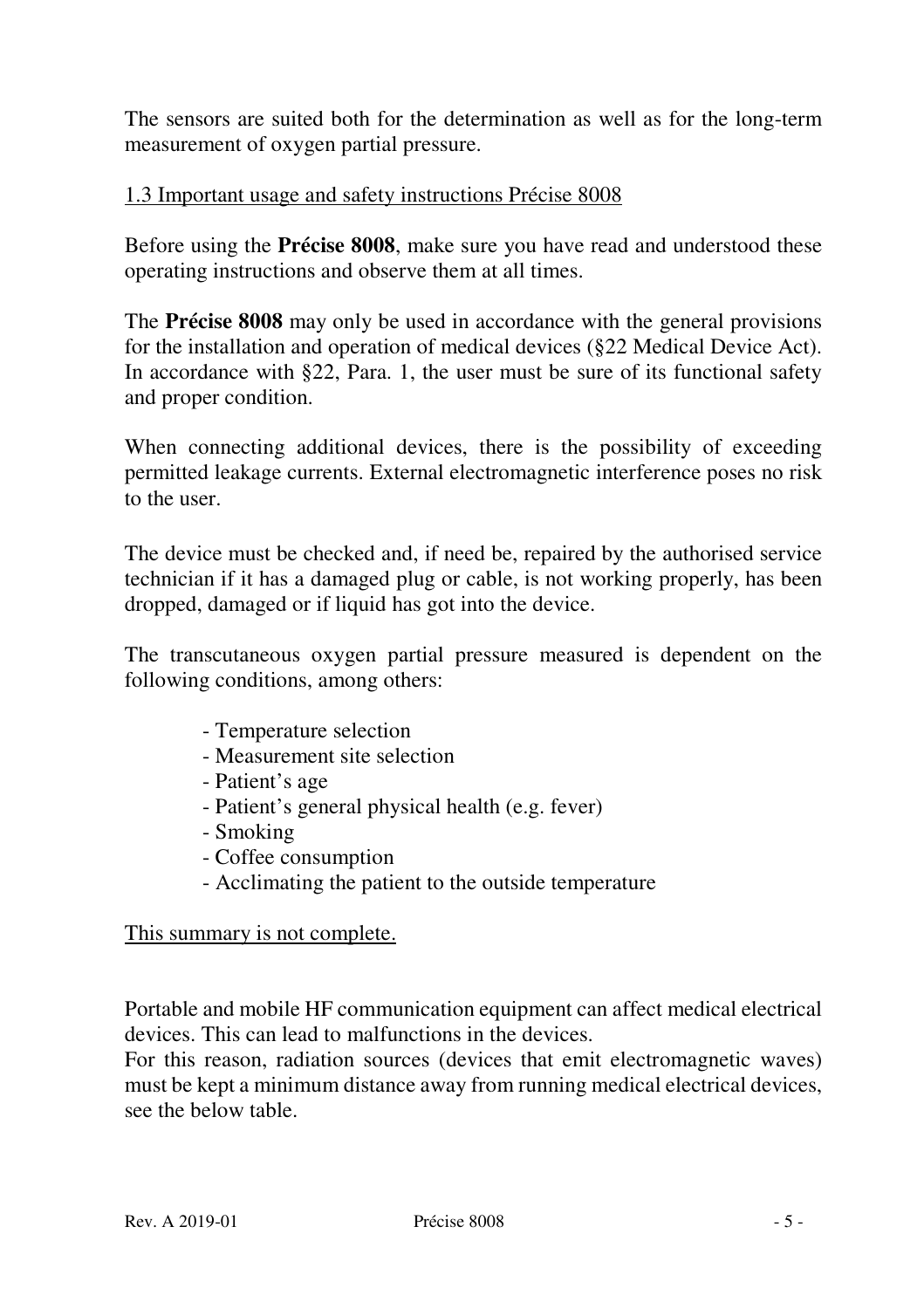| <b>Radiation sources</b>                                                          | Minimum distance from a medical<br>electrical device including all connecting<br>cables |
|-----------------------------------------------------------------------------------|-----------------------------------------------------------------------------------------|
| Mobile telephone<br>(mobile)                                                      | $3.3 \text{ m}$                                                                         |
| DECT telephone<br>(cordless telephone)                                            | $1.2 \text{ m}$                                                                         |
| Bluetooth devices<br>(laptops, mobiles)                                           | 0.7 <sub>m</sub>                                                                        |
| Remote controls                                                                   | $1.2 \text{ m}$                                                                         |
| <b>WLAN</b> devices<br>(e.g. laptops, repeater,<br>access point, print<br>server) | $2.3 \text{ m}$                                                                         |

The power cable must not exceed a maximum length of 4m.

The use of other accessories and cables not listed in the operating instructions can lead to an increased emitted interference or a reduced interference immunity of the device.

- The **Précise 8008** is not a blood gas analyser.
- The sensor is protected against defibrillator discharge.
- Use of the **Précise 8008** together with high frequency surgical devices may result in burns on the patient and damage to the sensor.
- The device must only be opened by maintenance technicians authorised by medicap homecare GmbH.
- The **Précise 8008** must be tested **annually** by an authorised person from medicap homecare GmbH.
- Remove the wall plug transformer from the socket if the device is not being used for long periods.
- Only original components must be used.
- Protect the **Précise 8008** from moisture and dampness.
- Do **not** place adhesive tape or similar on the sensor surface.
- Do not expose the sensors to **direct sunlight or UV radiation**.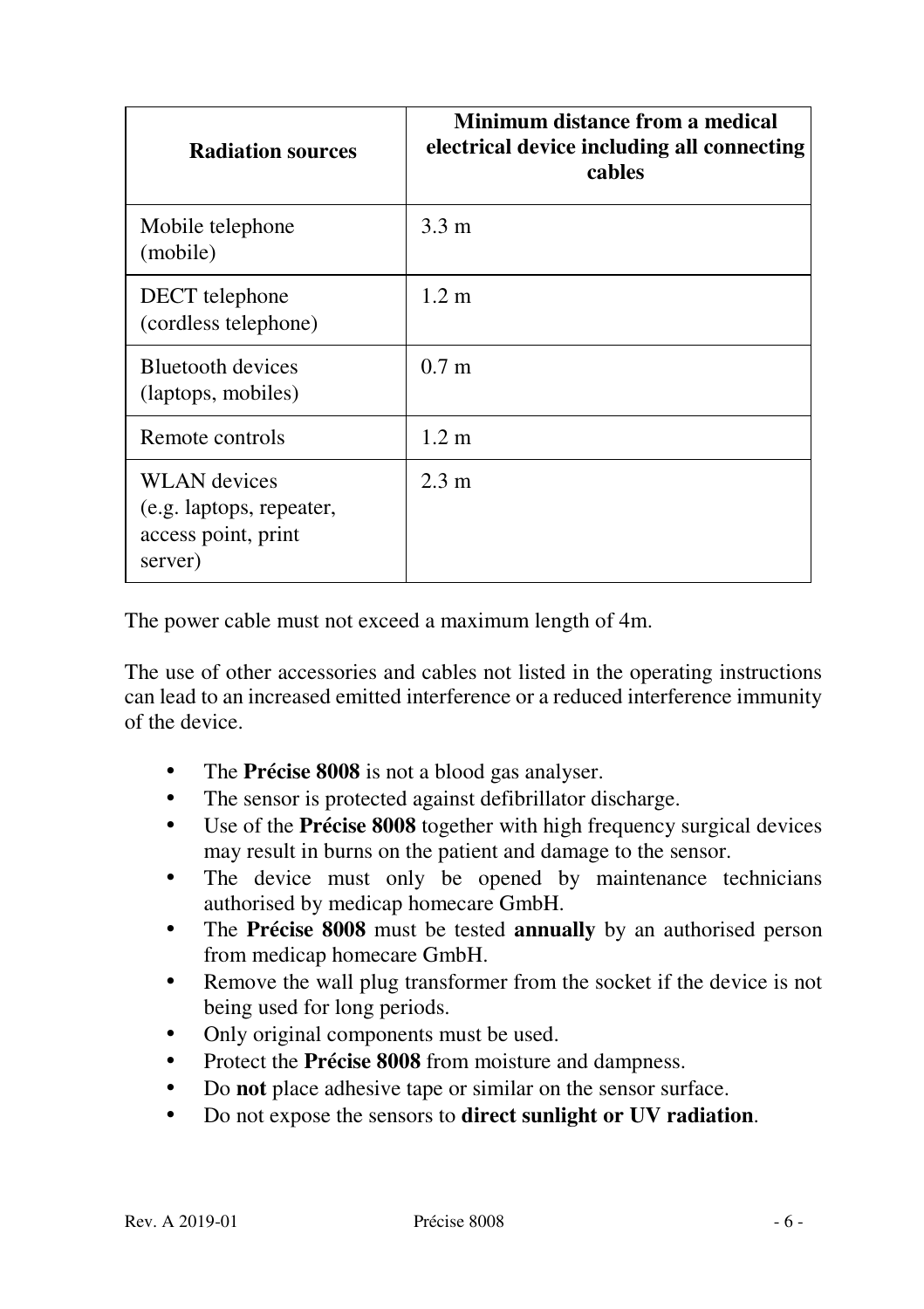## **IMPORTANT!**

## **Do not insert or remove the sensor modules except ONLY in the deenergised state.**

## 1.4. Important usage and safety instructions - Analysis software

Please avoid disconnecting the **Précise 8008** from the computer while the live transfer is in progress. It is recommended to stop the transfer first and then remove the USB cable.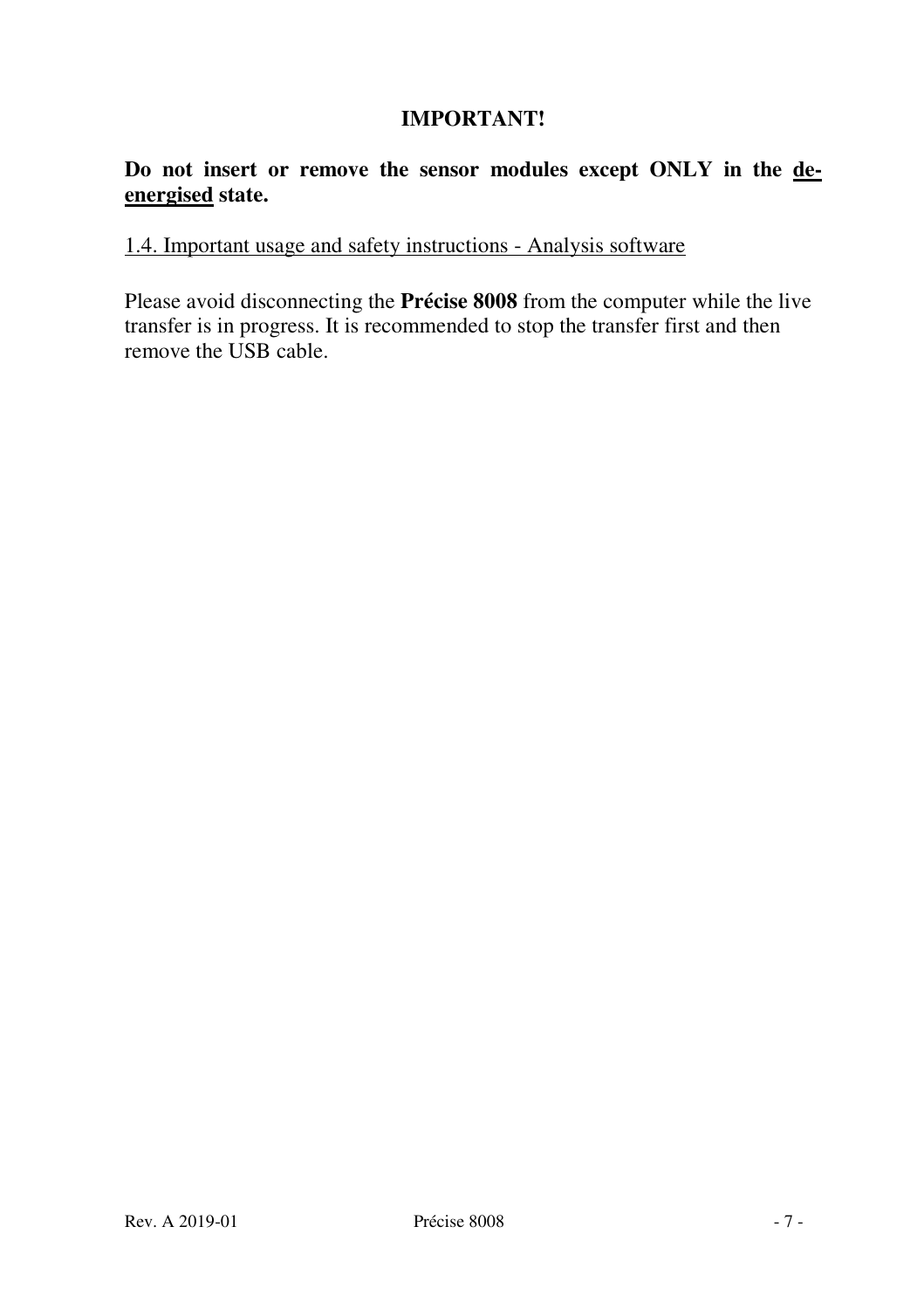#### 2. Preparation

## 2.1 Connecting the power supply

 $\Rightarrow$  Power supply socket on the side of the housing (right)



 $\Rightarrow$  Insert the power supply into the contact outlet (100 to 240 VAC).

 $\&$  Only the supplied medicap homecare GmbH power supply should be used.

 $\mathcal{L}$ The inbuilt battery enables a runtime of approx. 3 hours without any external power supply.

 $\mathcal{L}$ The battery must be protected against deep discharge. There is a specially designed deep discharge protection for this purpose. This automatically switches off the load as soon as the battery voltage falls below a set limit. As the battery should not be more than 80% discharged, promptly charging the battery prevents a deep discharge.

#### 2.2 Fixing the sensor and preparing the measurement site

The sensor can be fixed to various body parts, such as the arms, legs, chest area, etc. The fixation site should be determined by a doctor in accordance with each area of application. Fixing the sensor is described in the following example; fixing the sensor to a foot. The sensor surface should be cleaned before **each measurement with a disinfectant<sup>1</sup>** or **alcohol pad<sup>2</sup>.** Do not exert too much pressure.



<sup>1</sup> Recommended disinfectant manufacturers: DESCOTON FORTE (max. conc. 4%), SEKUSEPT AKTIV (max. conc. 20g/l)

<sup>2</sup> Alcohol Pads B.Braun REF 9160612 / PZN 00629703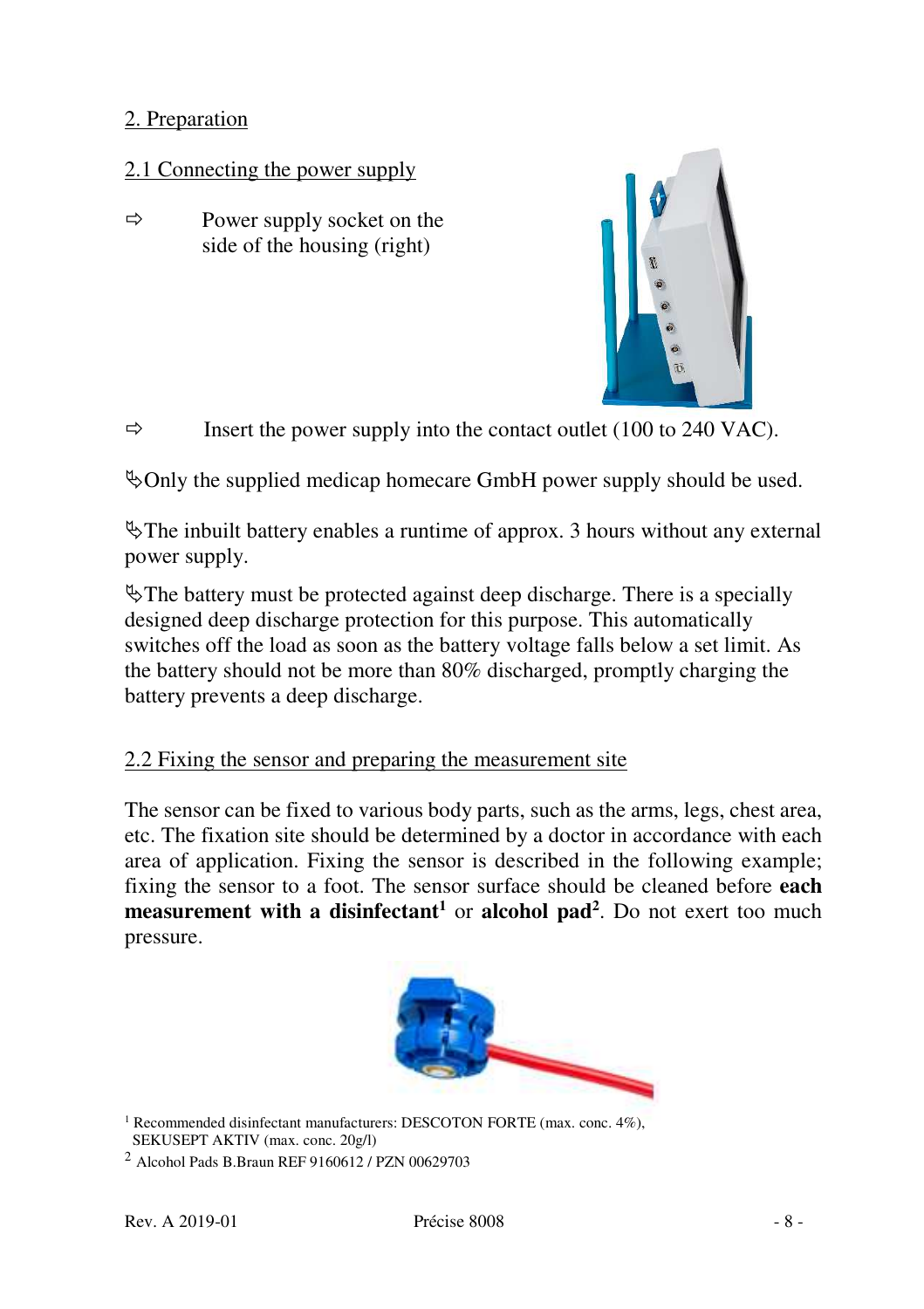

If necessary, the section of skin to be measured should be cleaned with an alcohol pad. In addition, any hair should be removed from the desired section of skin and dead epithelial cells should be removed from the skin by repeatedly applying and removing adhesive tape, with a new piece of tape being used each time.



Carefully remove a fixing ring from the backing material. The adhesive surface must not be soiled in the process.

Apply the fixing ring to the skin site to be measured. Let **a drop** of contact fluid drop into the opening of the fixing ring. It must be ensured that the fixing ring is on the skin in an **air-tight** and **secure** manner.

The sensor head can be inserted onto the fixing ring by means of a one-touch click system. To avoid shearing off the sensor, it is important to note that the **cable is not being pulled** during this insertion.

It is optionally recommended to fix the **sensor cable and sensor head** with the highly flexible medicap homecare GmbH disposable fixation tape. It is important to make sure that **no pressure is exerted on the sensor head**. The 5 cm wide, blue fixation tape should be used for the sensor head and the 2.5 cm wide, red fixation tape should be used for the cable routing.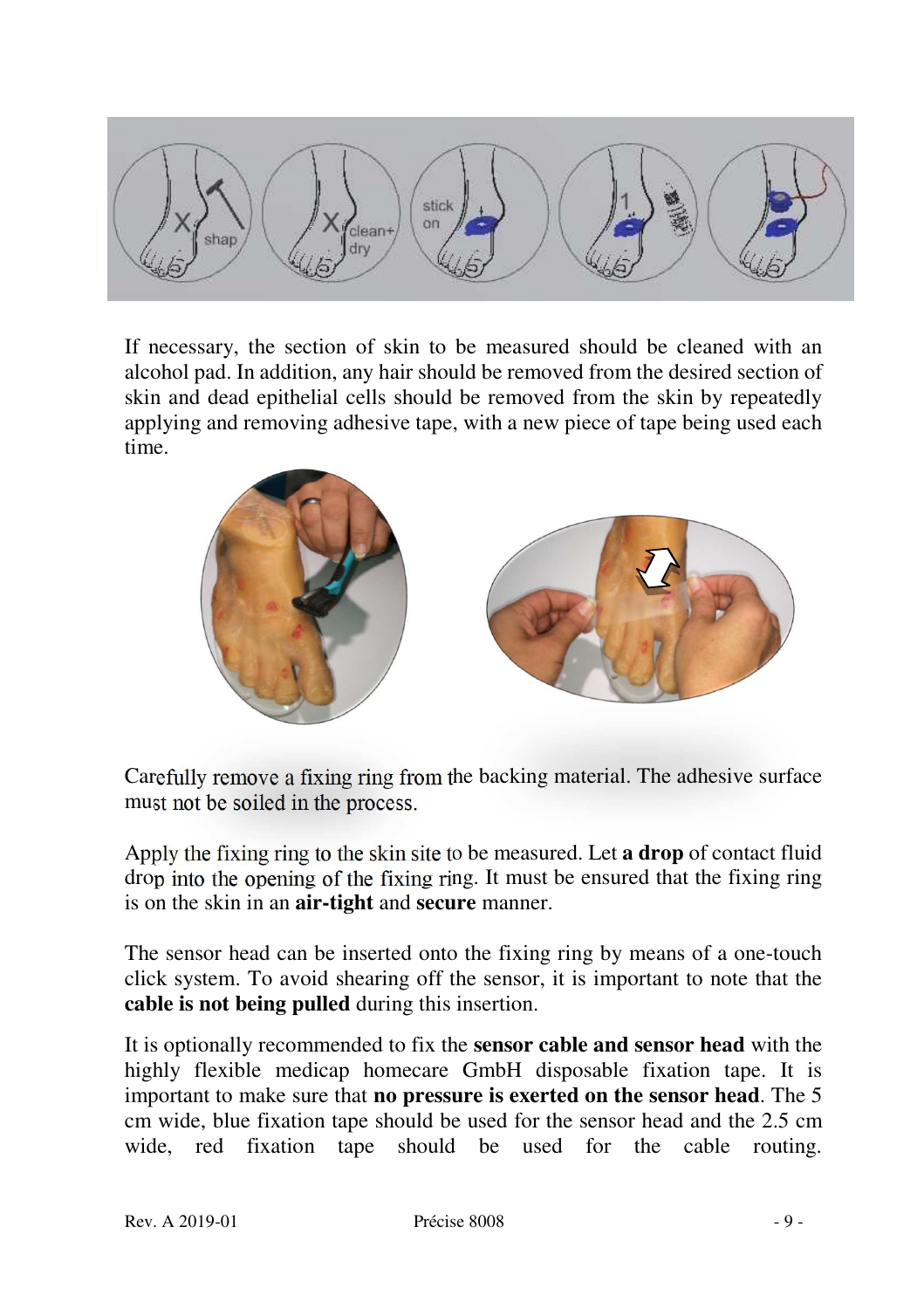#### 2.3 Sensor assignment

Between one and eight sensors can be connected to the **Précise 8008** simultaneously.

The assignment of the sensors is visually represented in the following figure:



#### 2.4 Connecting sensors

**Do not insert or remove the sensor modules except only in the de-energised state.** 

Do **not** expose the sensors to direct sunlight or UV radiation.

The desired number of sensors can be connected laterally to the left and right side. A maximum of four sensors can be connected on each side. It is possible to connect a maximum of 8 sensors to the **Précise 8008**.

If no sensors are used, **"asterisks"** will appear in the sensor field. Sensors can also be deactivated manually. The deactivated sensors are illustrated by **"hyphens"** in the sensor field.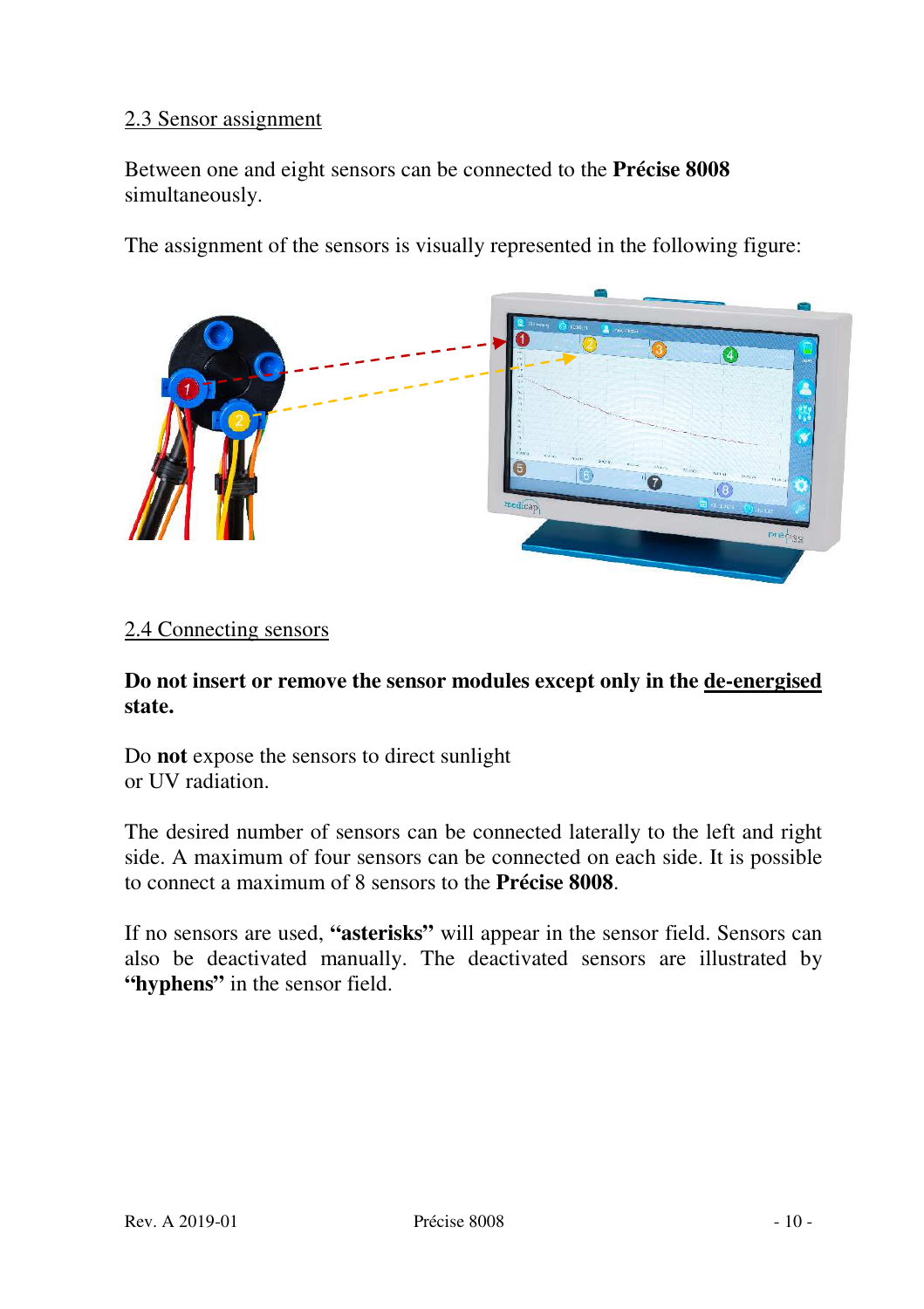

2.5 Fixing & using the supporting frame with a retaining arm

Placement of the 180° double-jointed arms in the **Précise 8008** base unit; these are fixed to the device with a click system.



Carefully insert the optical fibre cable into the guide clips.

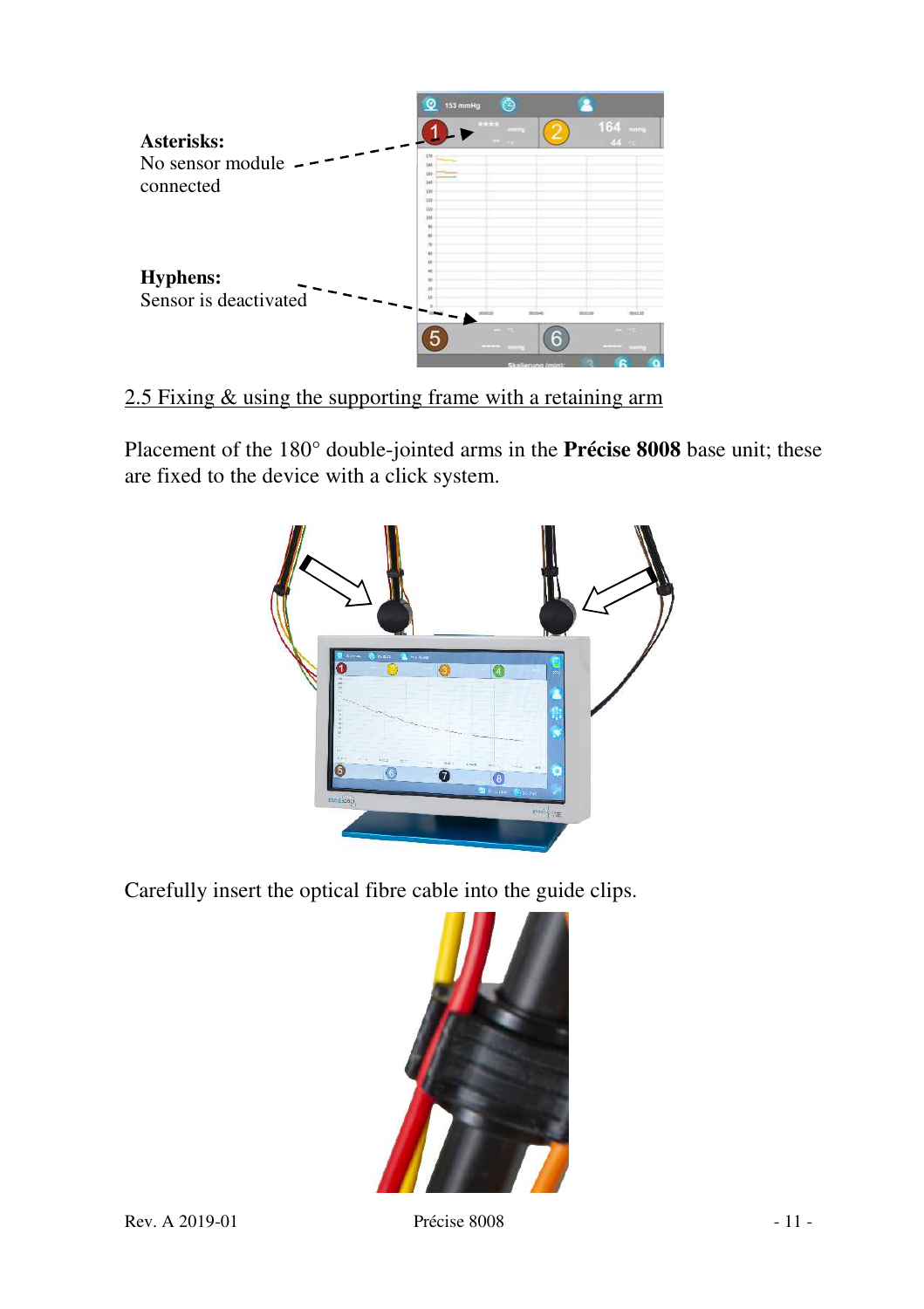Movement options of the double-jointed 180° pivotable cable carrier:

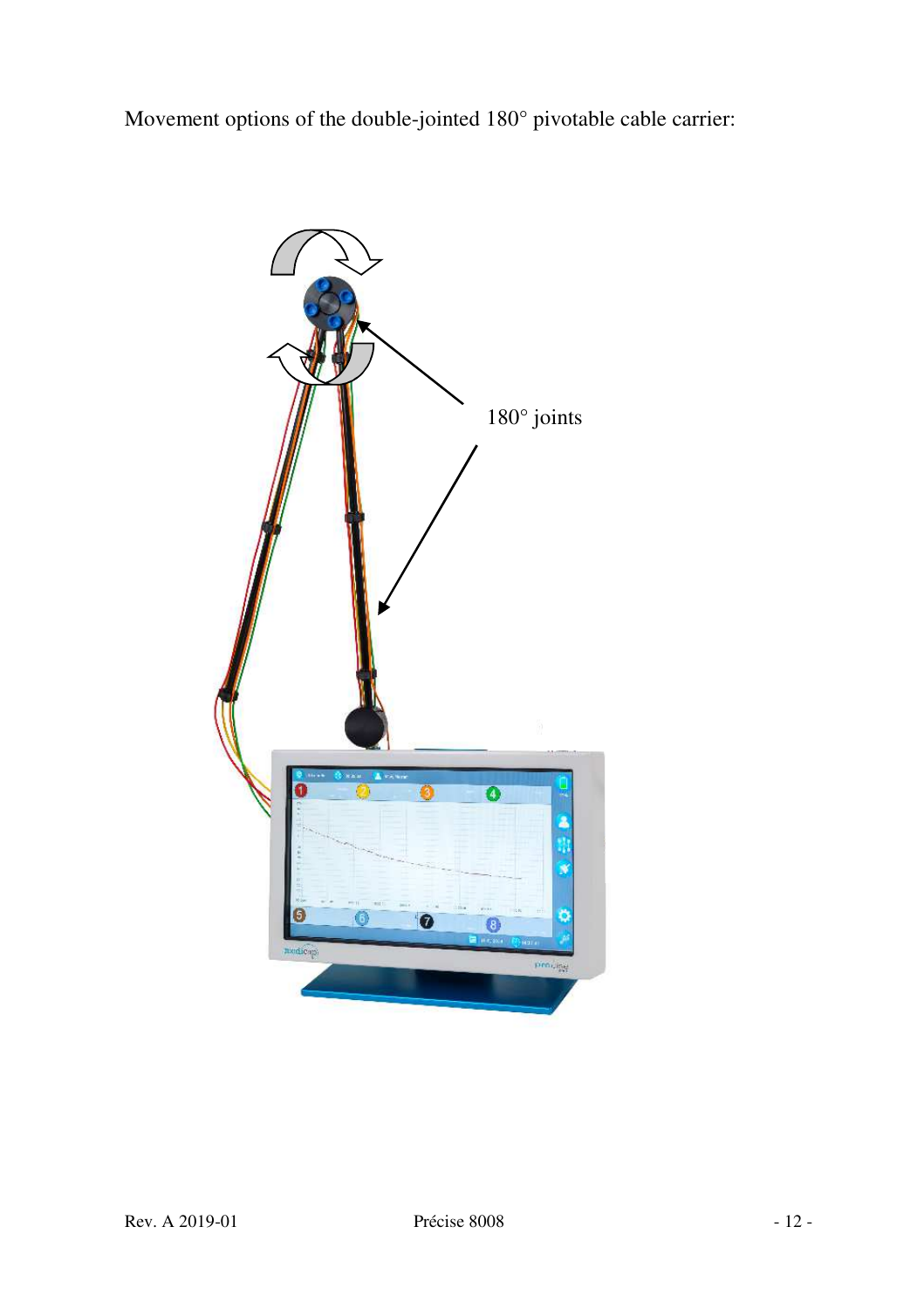# **3 Operation**

## 3.1 General

Touching the screen: To select different items

Pressing the symbols: When the unit is switched on,



Back: To quit the current menu **without** changes

the software is controlled, retrieved or



Discard: Directly back to the initial display, **current data is discarded**



System settings system menu to set the language and system settings (service menu)

## 3.2. Switching the unit on

 $\Rightarrow$  Switch on with the I/O key (at least 3 sec.), this is located on the right side of the device (an acoustic signal can be heard)

in the menu.

confirmed by pressing

The *initial display* appears directly afterwards. The **Précise 8001** is ready for operation when the **tcpO2 value of the optical sensors increases to the air tcpO2 value from the inbuilt control barometer.** 

|       | 155<br>mmHg |        | 146              |         | mm <sup>H</sup> s |        |                  | mmH <sub>2</sub> |
|-------|-------------|--------|------------------|---------|-------------------|--------|------------------|------------------|
|       | 44.1        |        | 40               |         | $-10$             |        | $-14$            |                  |
|       |             |        |                  |         |                   |        |                  |                  |
|       |             |        |                  |         |                   |        |                  |                  |
|       |             |        |                  |         |                   |        |                  |                  |
|       |             |        |                  |         |                   |        |                  |                  |
|       |             |        |                  |         |                   |        |                  |                  |
|       |             |        |                  |         |                   |        |                  |                  |
|       |             |        |                  |         |                   |        |                  |                  |
|       |             |        |                  |         |                   |        |                  |                  |
|       |             |        |                  |         |                   |        |                  |                  |
|       |             |        |                  |         |                   |        |                  |                  |
|       |             |        |                  |         |                   |        |                  |                  |
| menco | 000000      | 020243 | coston<br>000300 | conting | 000200            | codess | 0002140          | 010100           |
|       | $-100$      |        | $-100$           |         | $-10$             | o      | $-16$            |                  |
|       | TTTT: MMHg  | G      | <b>BMILLED</b>   |         | mmHg<br>---       | ۰      | $- - - -$ multip |                  |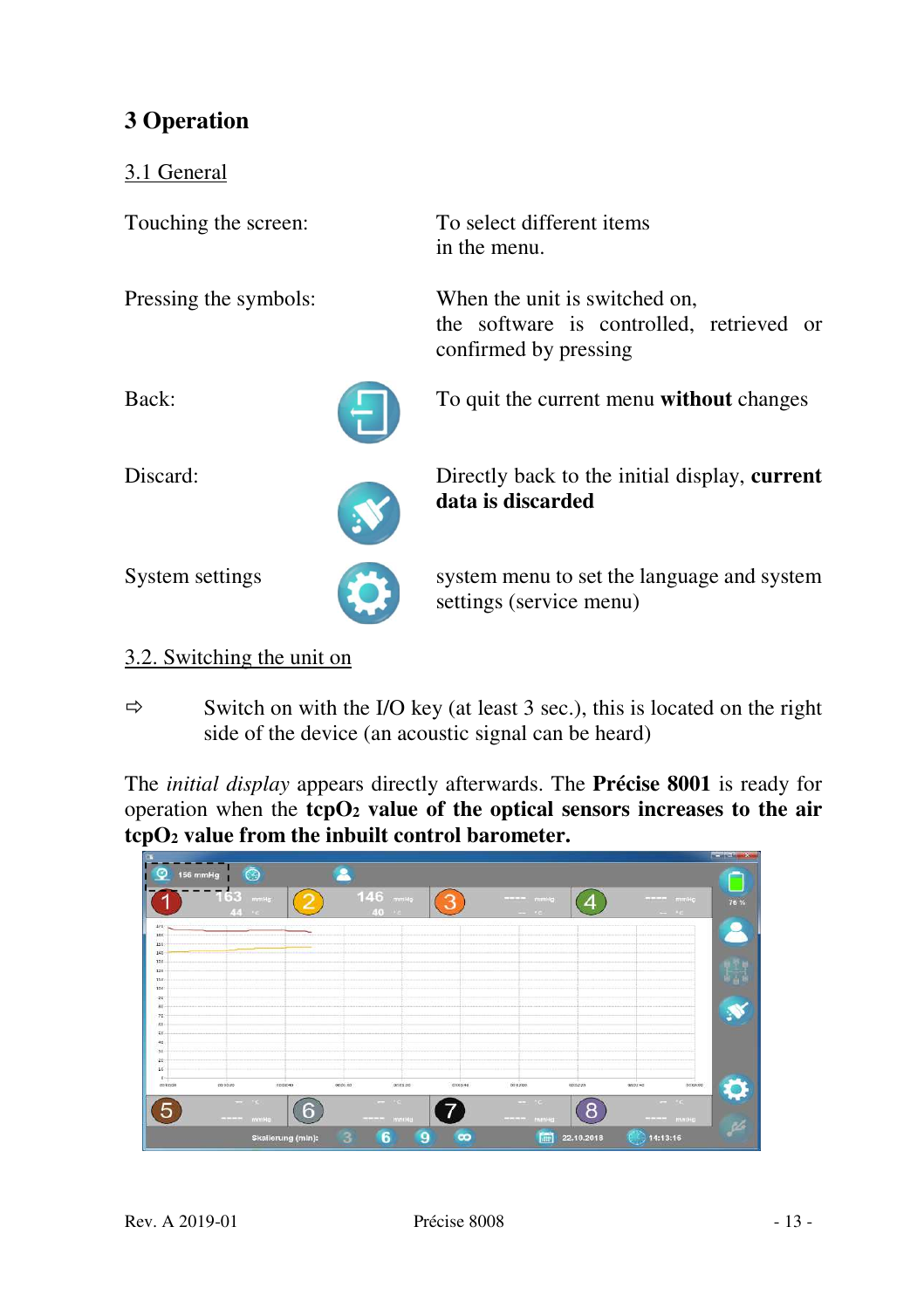# 3.3 General operation - start measurement / open database

 $\Rightarrow$  Press the patient symbol



 $\Rightarrow$  The "patient menu" appears. Select the desired menu item and press the symbol to confirm.

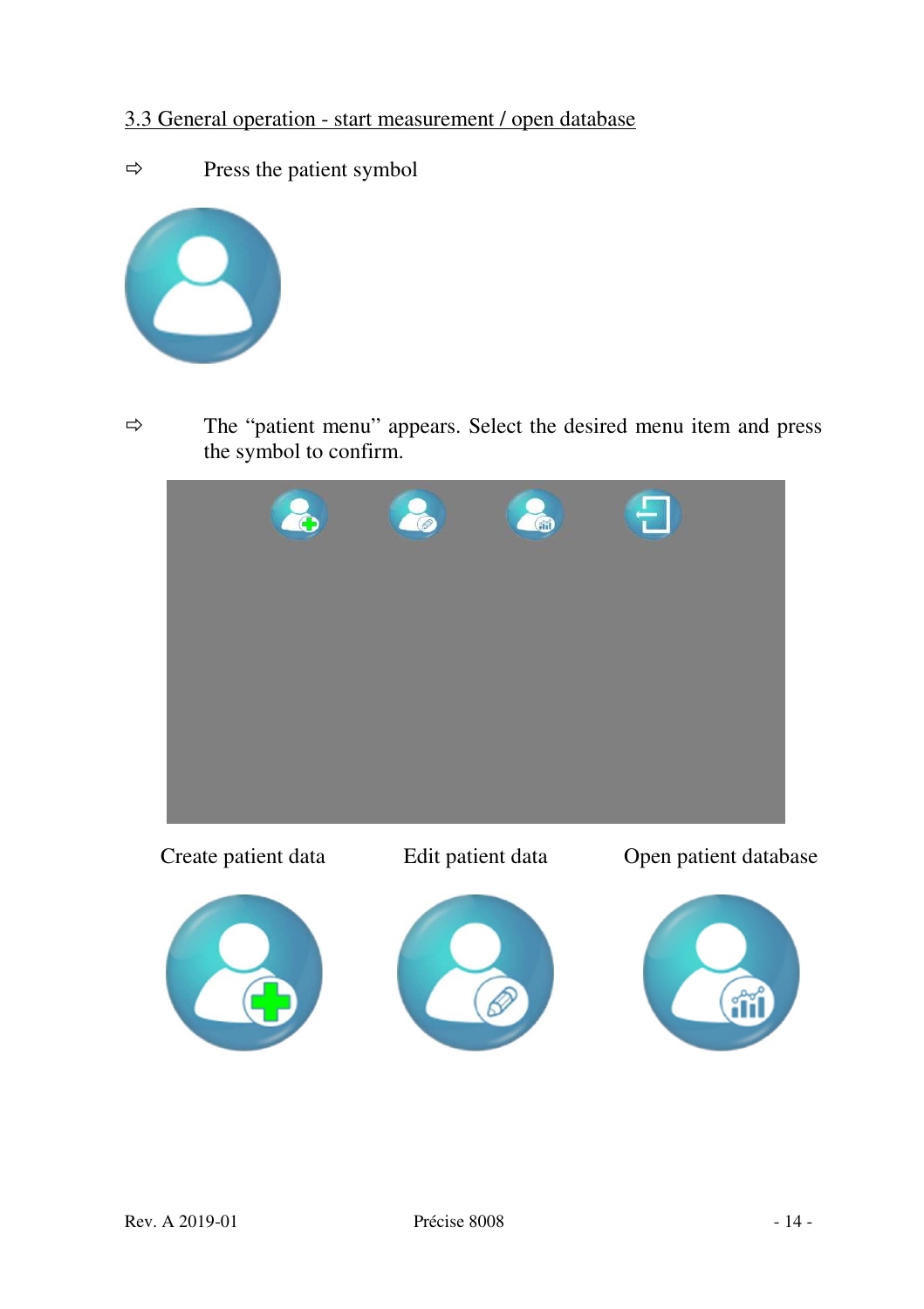# *Display - Create patient data:*



To create a patient, the mandatory fields of first name, last name and date of birth **must** be completed; selecting the patient's gender is optional.

Entering the mandatory fields unlocks the Create Patient symbol. This symbol must be pressed to create and save the data in the database.

*Display - Edit patient data:* 

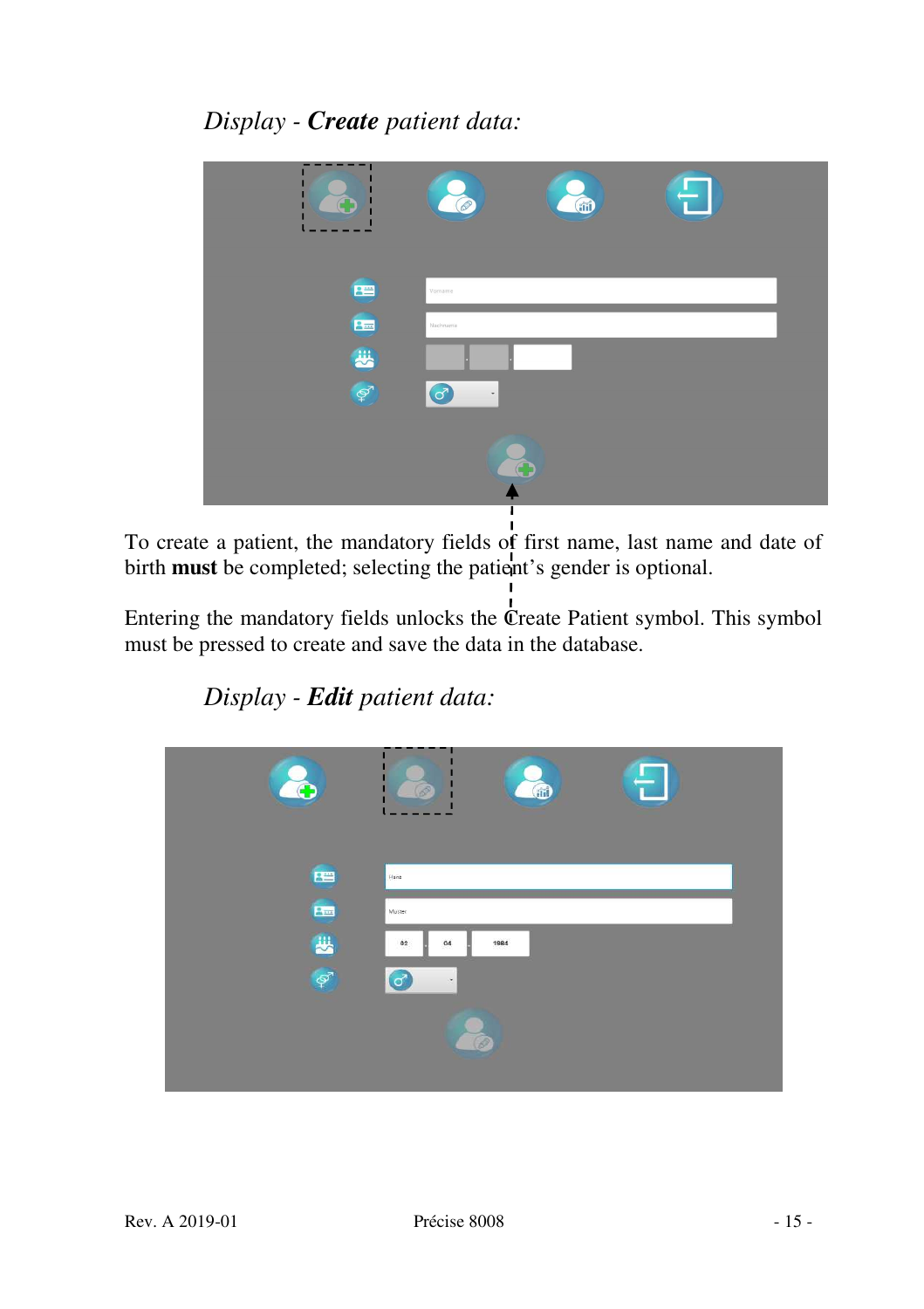To edit a patient, the mandatory fields of first name, last name and date of birth **must** be completed. All of the recorded data can be amended.

Entering the mandatory fields unlocks the Edit Patient symbol. This must be pressed. Now the changes made to the patient data are saved.

| Œ       |                                   | (益)          |            |
|---------|-----------------------------------|--------------|------------|
|         | E<br>Vername.                     |              |            |
| Vorname | <b>Bm</b><br>Nachhame<br>Nachname | Geburtsdatum | Geschlecht |
| Hans    | Muster                            | 02.04.1984   | a          |
|         |                                   |              |            |
|         |                                   |              | -19        |
|         | Gill,                             |              |            |

*Display - Patient database*

 $\Rightarrow$  Select the desired patient and confirm by pressing the symbol.

 $\Rightarrow$  Note: By entering the first name and/or last name, you can quickly and easily refine the selection and avoid having to manually search through the database.





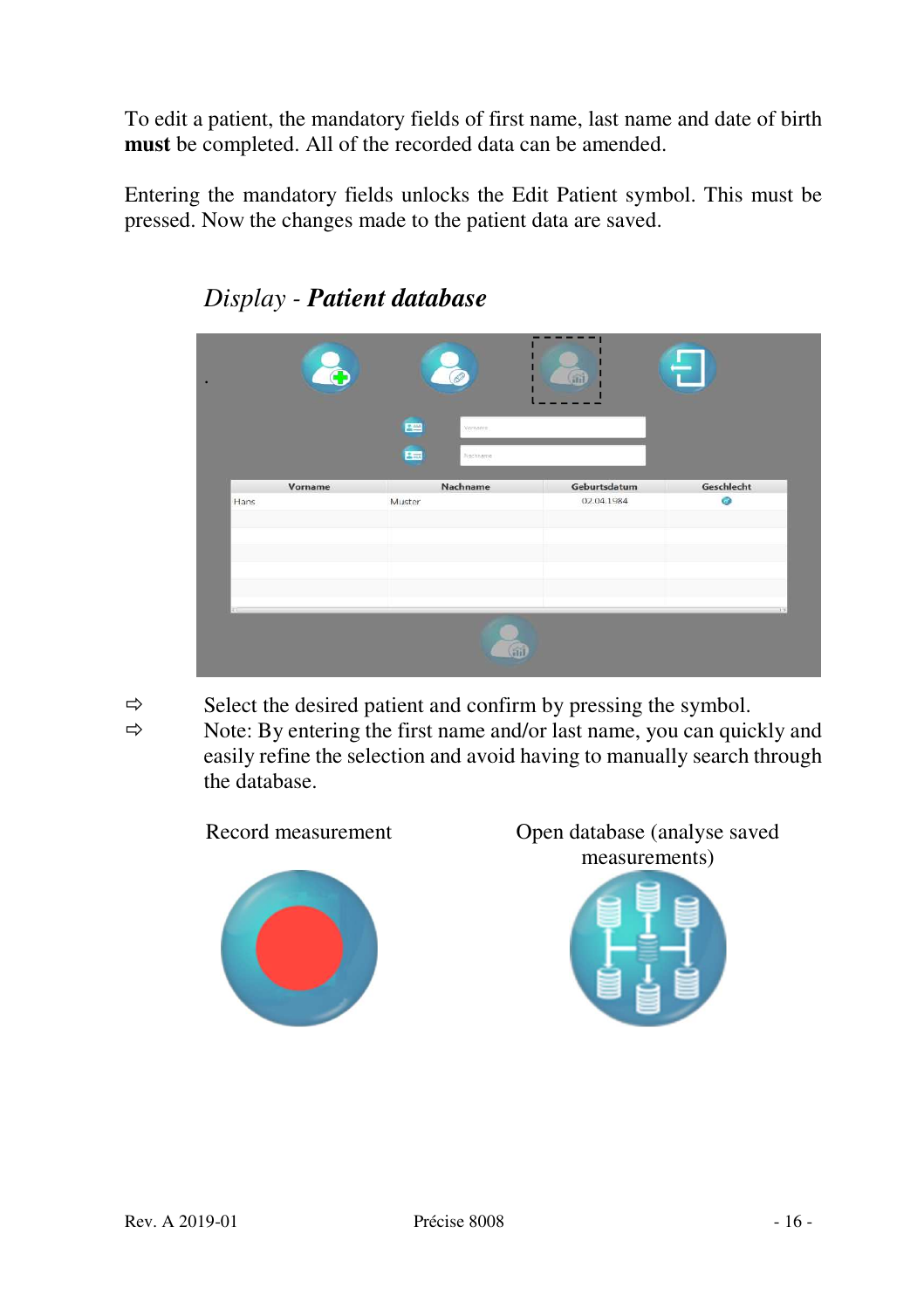# *Display - Record measurement*

The measurement graphic, temperature and oxygen partial pressure can be read.



**Start measurement:** 

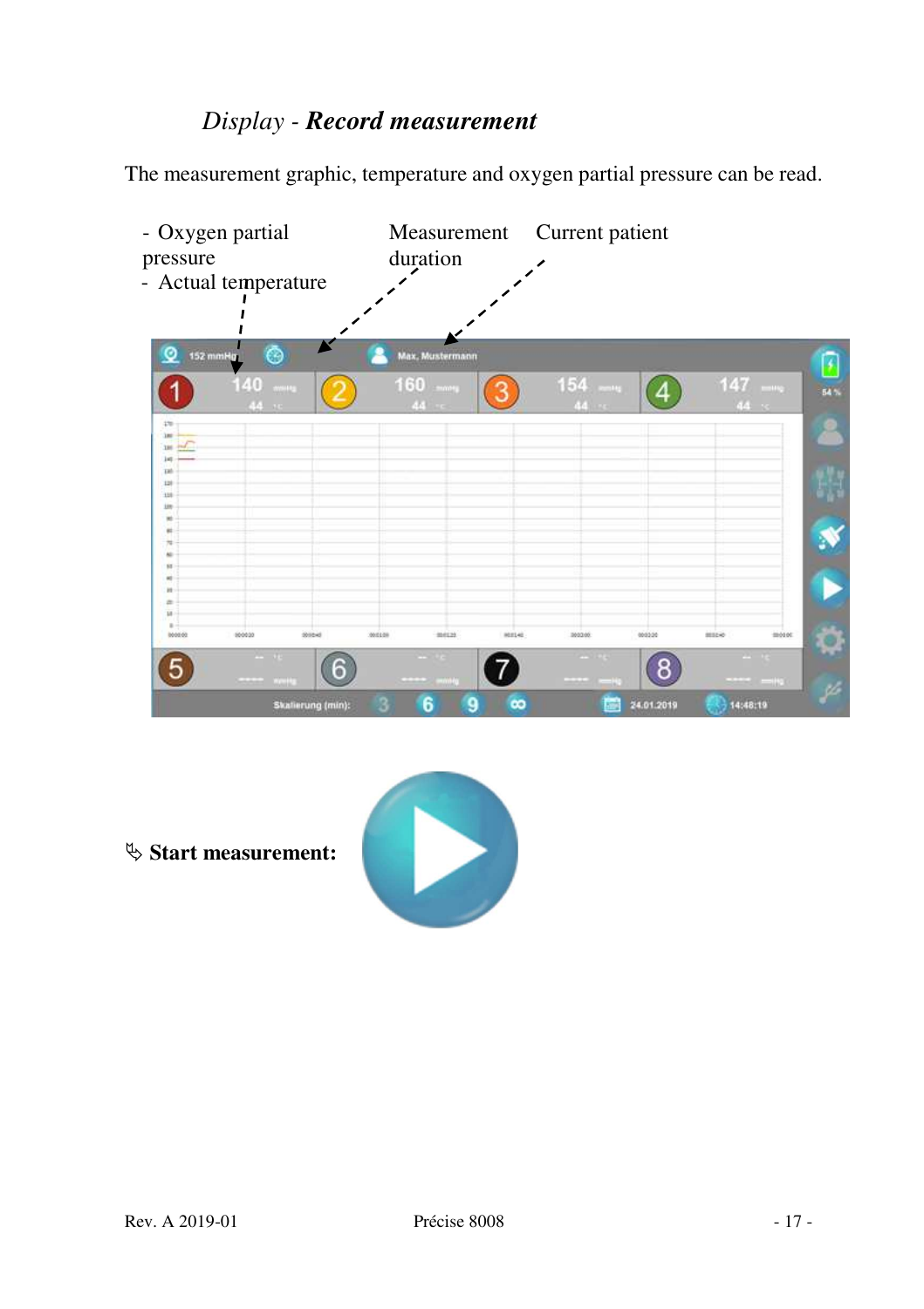# *Display during the measurement*



When the automatically calculated steady state value is reached (this can also be skipped manually by pressing the "Steady state recognition" symbol), an acoustic signal sounds and it is represented visually by a line.

The symbol changes as follows:



The steady state recognition process can be repeated up to a maximum of five times for provocations or location changes. When activating an "event", the time of the steady state recognition is displayed in colour.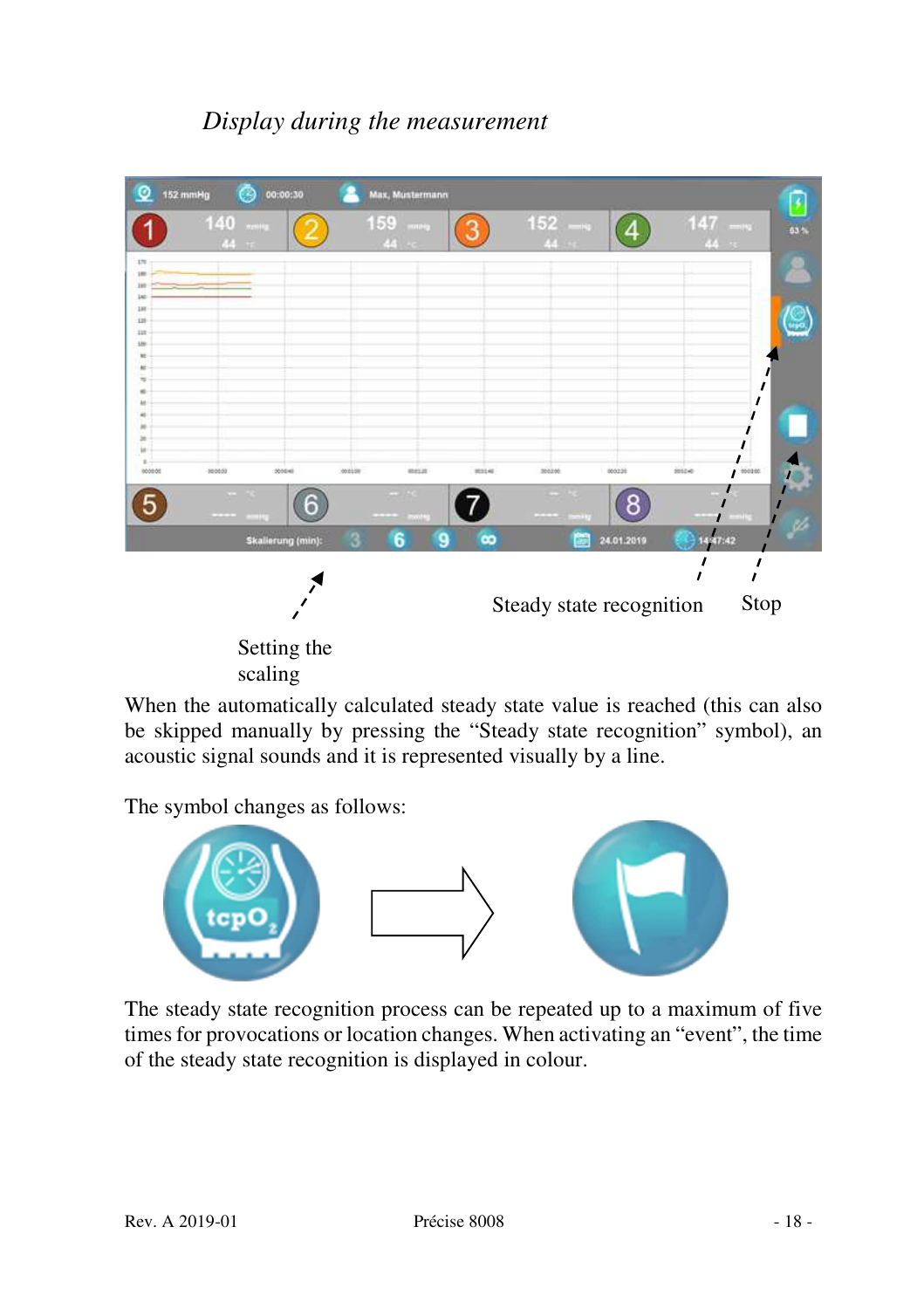



- **End measurement:**
- $\Rightarrow$  The measurement data is automatically saved in the database when the measurement stops. All data is saved, i.e. the graph and the result. The data can often be retrieved as needed.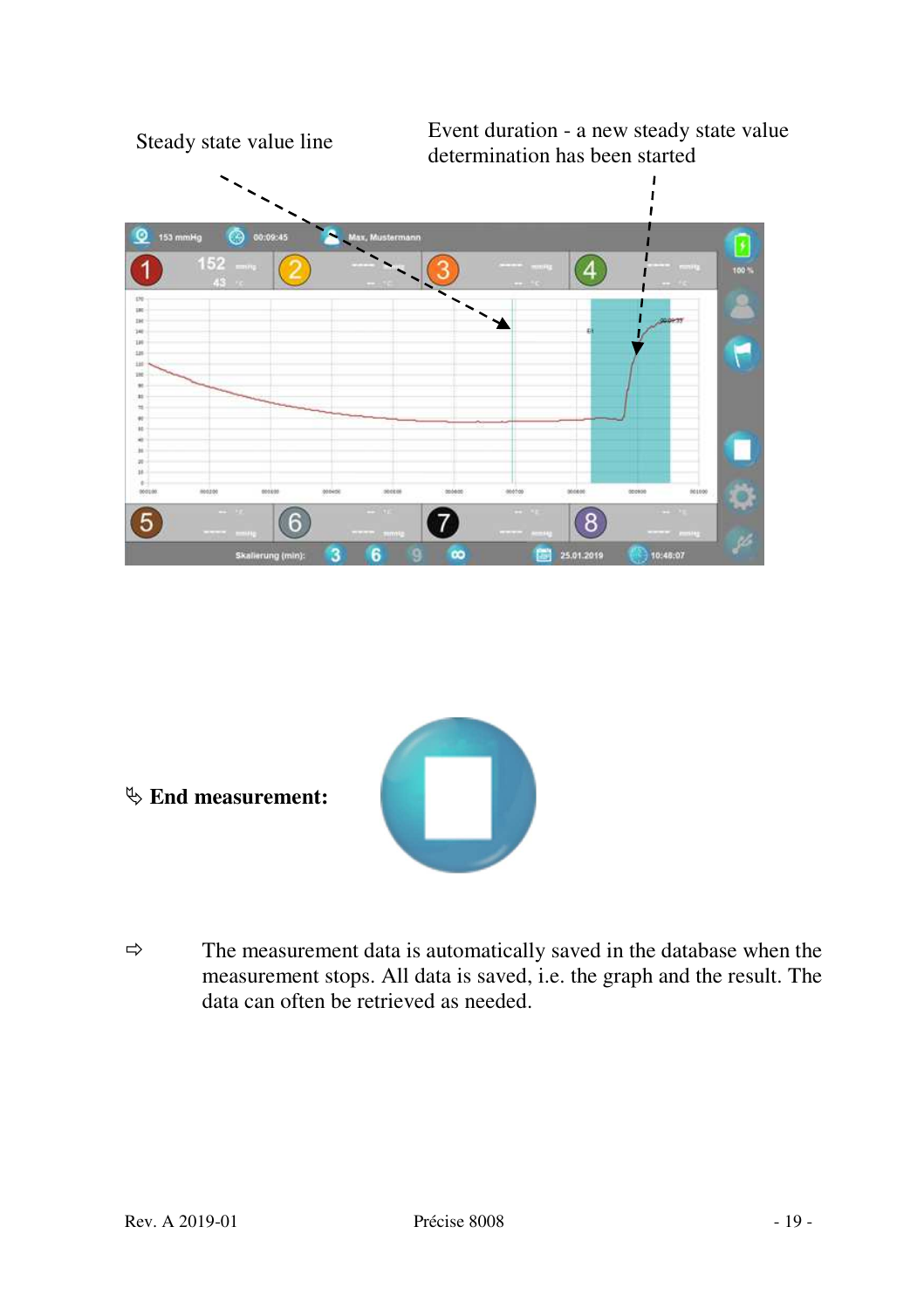$\Rightarrow$  Remove the sensor from the fixing ring and carefully pull the fixing ring off of the skin. The sensor must be cleaned after **each measurement with a disinfectant<sup>1</sup> or an alcohol pad<sup>2</sup>. Do not exert** too much pressure.



<sup>1</sup> Recommended disinfectant manufacturers: DESCOTON FORTE (max. conc. 4%), SEKUSEPT AKTIV (max. conc. 20g/l)

<sup>2</sup> Alcohol Pads B.Braun REF 9160612 / PZN 00629703

## 3.4 Analysing the measurement data

In the initial display, press the Patient symbol in order to open the "patient menu" drop-down menu. You must first select the patient, as described above Select the desired measurement (measurements are saved by date and time) and confirm.

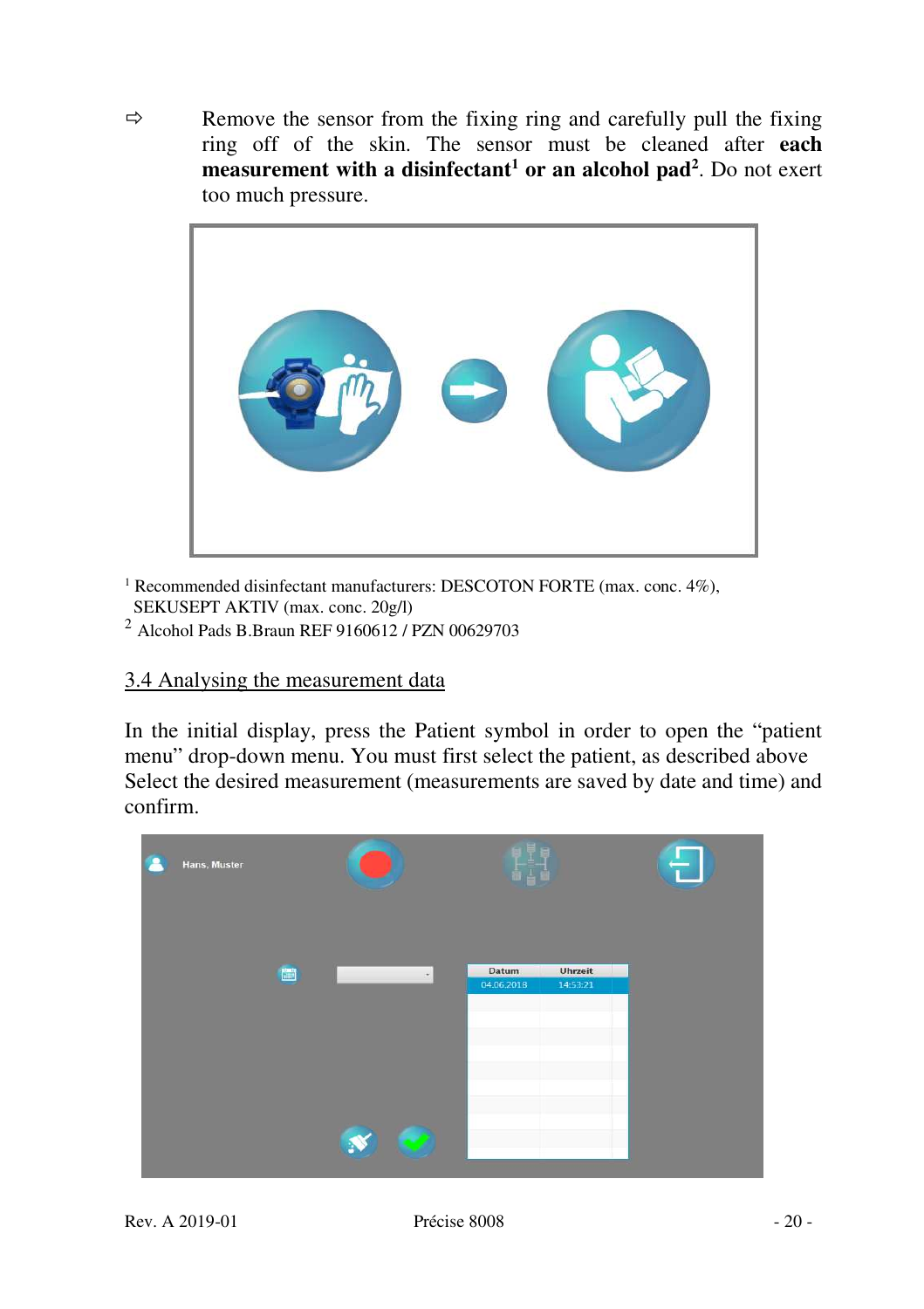$\Rightarrow$  The measurement curve and associated data are retrieved and displayed graphically.



# 3.5 System menu

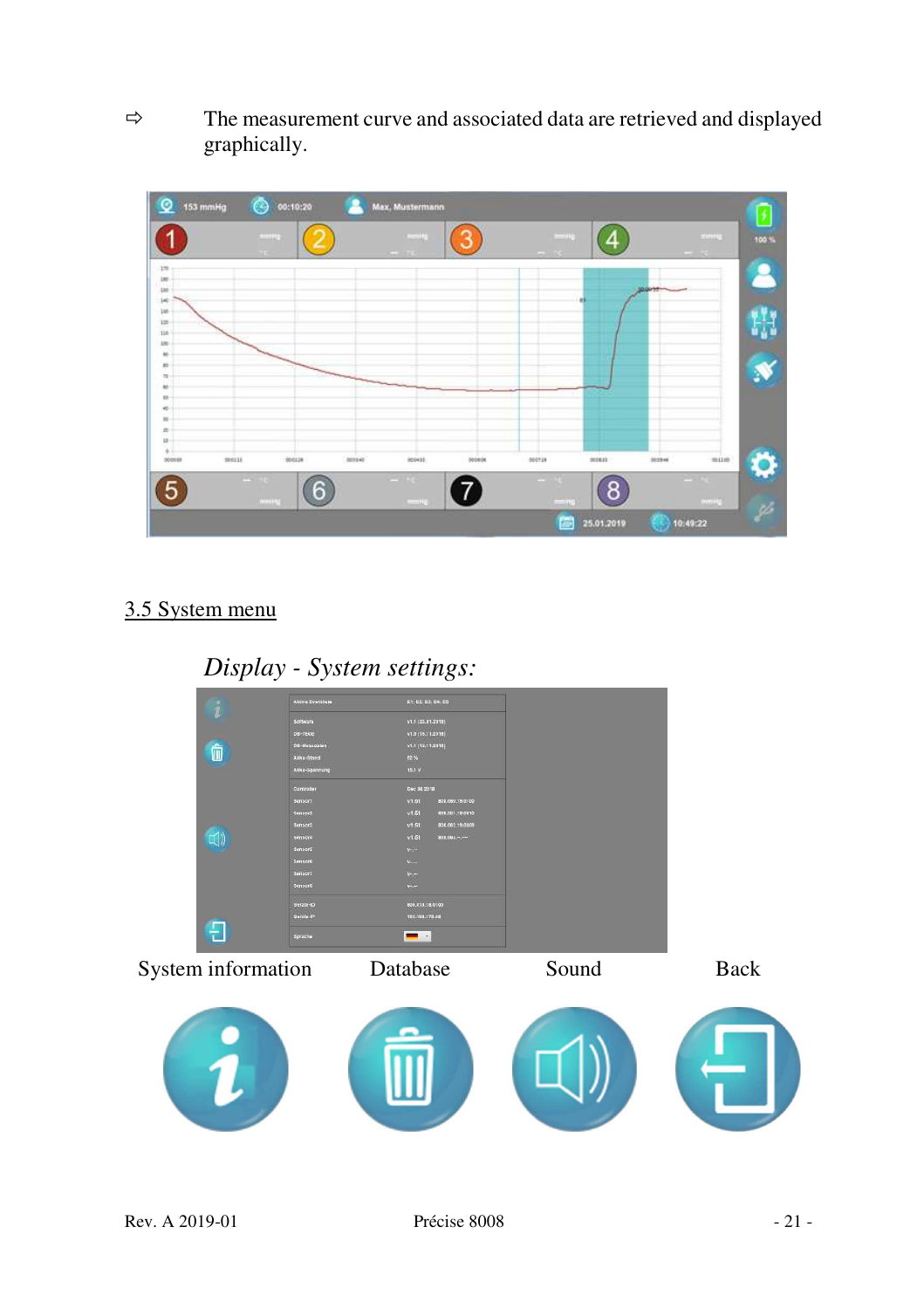# *Display - System settings:*



In this menu, the current software version, hardware parameters and serial numbers of the sensors can be read.

This menu is also used to set the language, which can be selected from a dropdown menu.

The desired language can be selected in the form of the country's flag. A restart is not necessary for the change to take effect.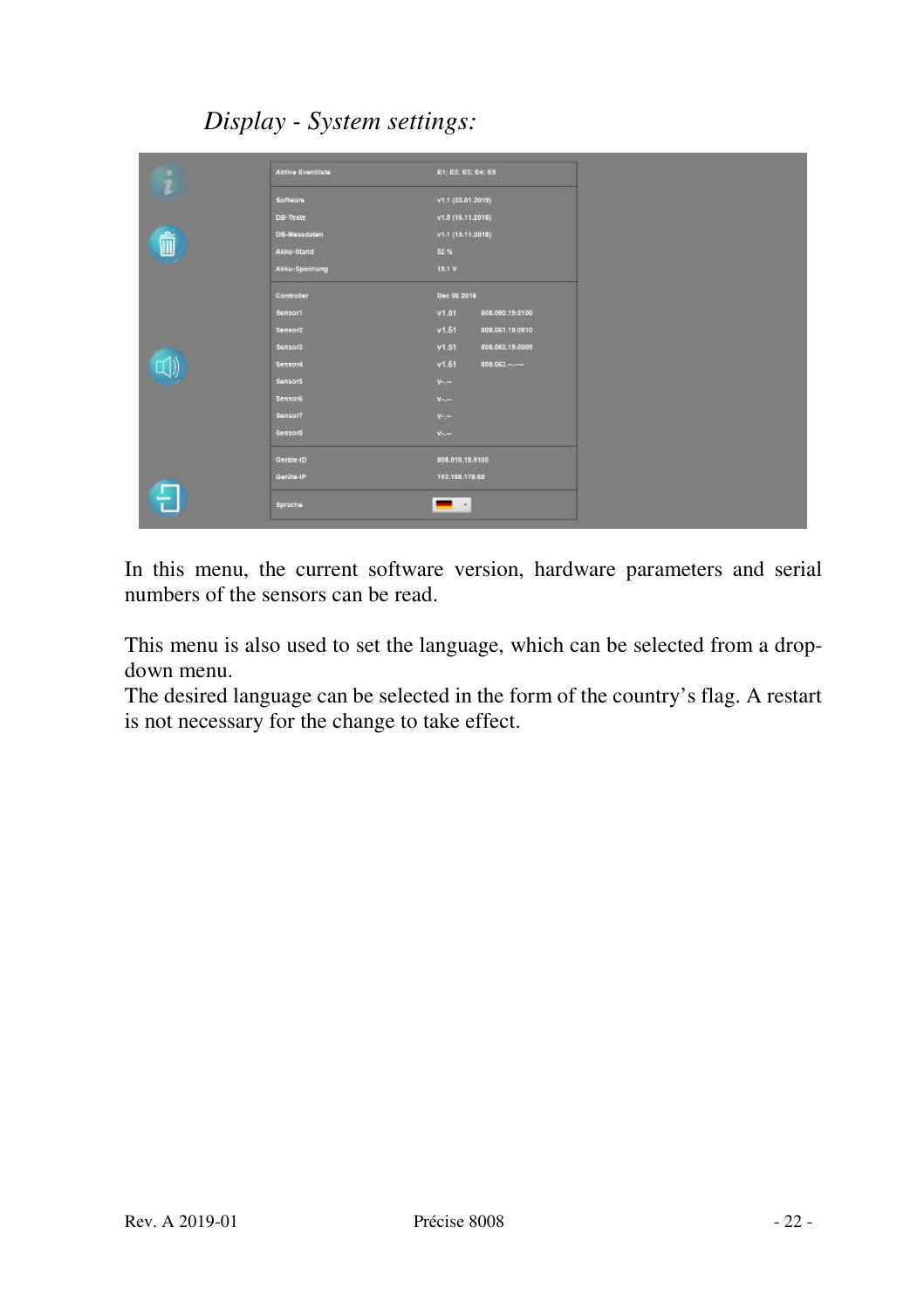# *Display - Database:*



In the menu, individual measurements of a patient or patients can be deleted. The data **cannot** be recovered after being deleted. To be able to delete the data, in the settings menu click on the patient or the desired measurement and confirm

this with  $\blacksquare$ . A window opens to confirm the deletion again:



By pressing the *Confirm* symbol, the entered changes are saved and you return to the initial screen.



By pressing the symbol *Cancel*, you return to the initial screen **without** changing anything.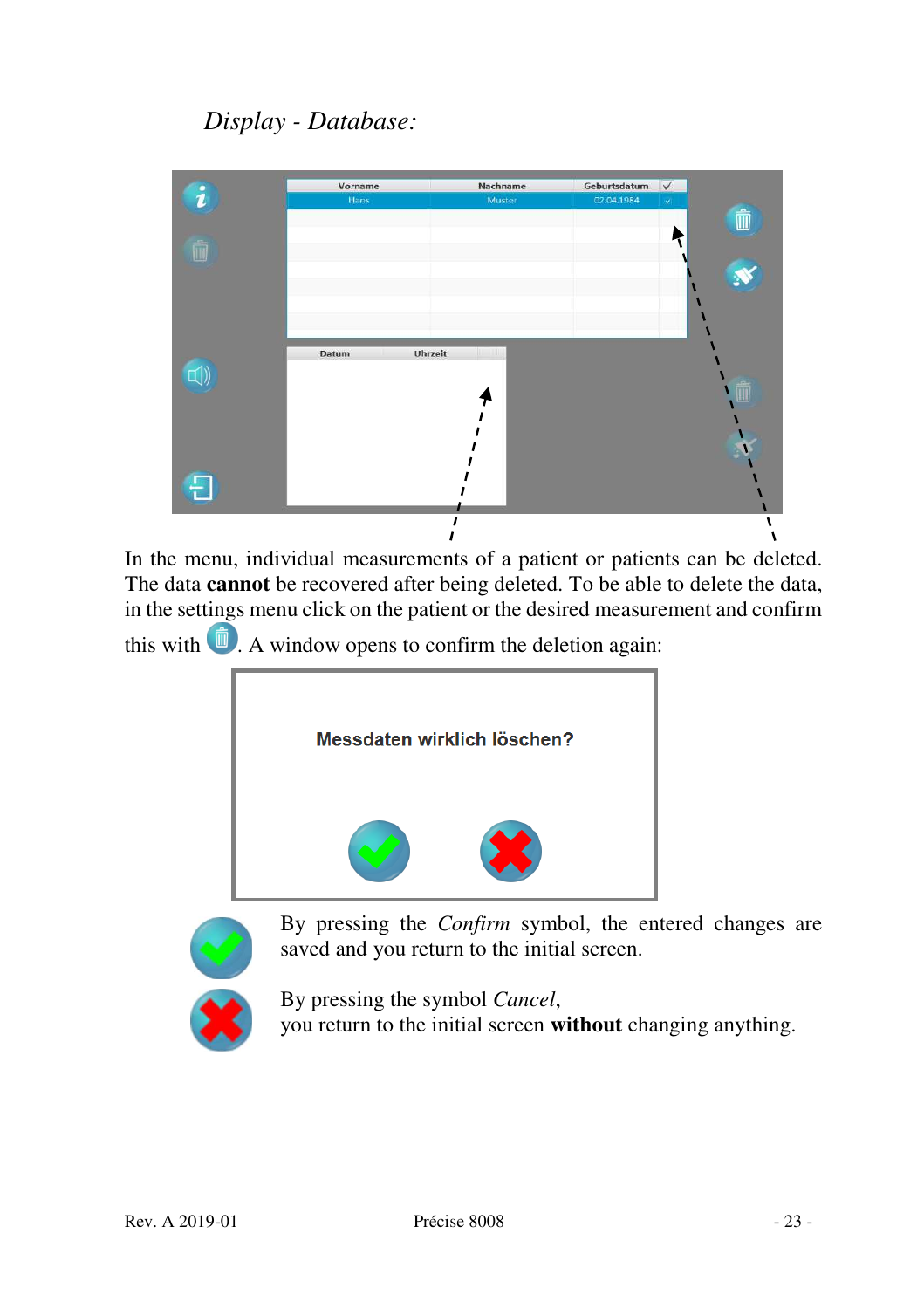## 3.6 Date & time

The menu for changing the date and time is opened by pressing on the symbols in the initial display.



The data can be amended by pressing on the desired field.



By pressing the *Confirm* symbol, the entered changes are saved and you return to the initial screen.

By pressing the symbol *Cancel*, you return to the initial screen **without** changing anything.

#### 3.7 USB interface

For a **real time tcpO2 value export**, connect the device to a computer using a USB cable. With the standard terminal software it is possible, for example, to export the tcp $O_2$  real time measurement values. The tcp $O_2$  values and patient data are also saved at the same time to the internal database in the **Précise 8008.**

Note: A print function is **not** possible.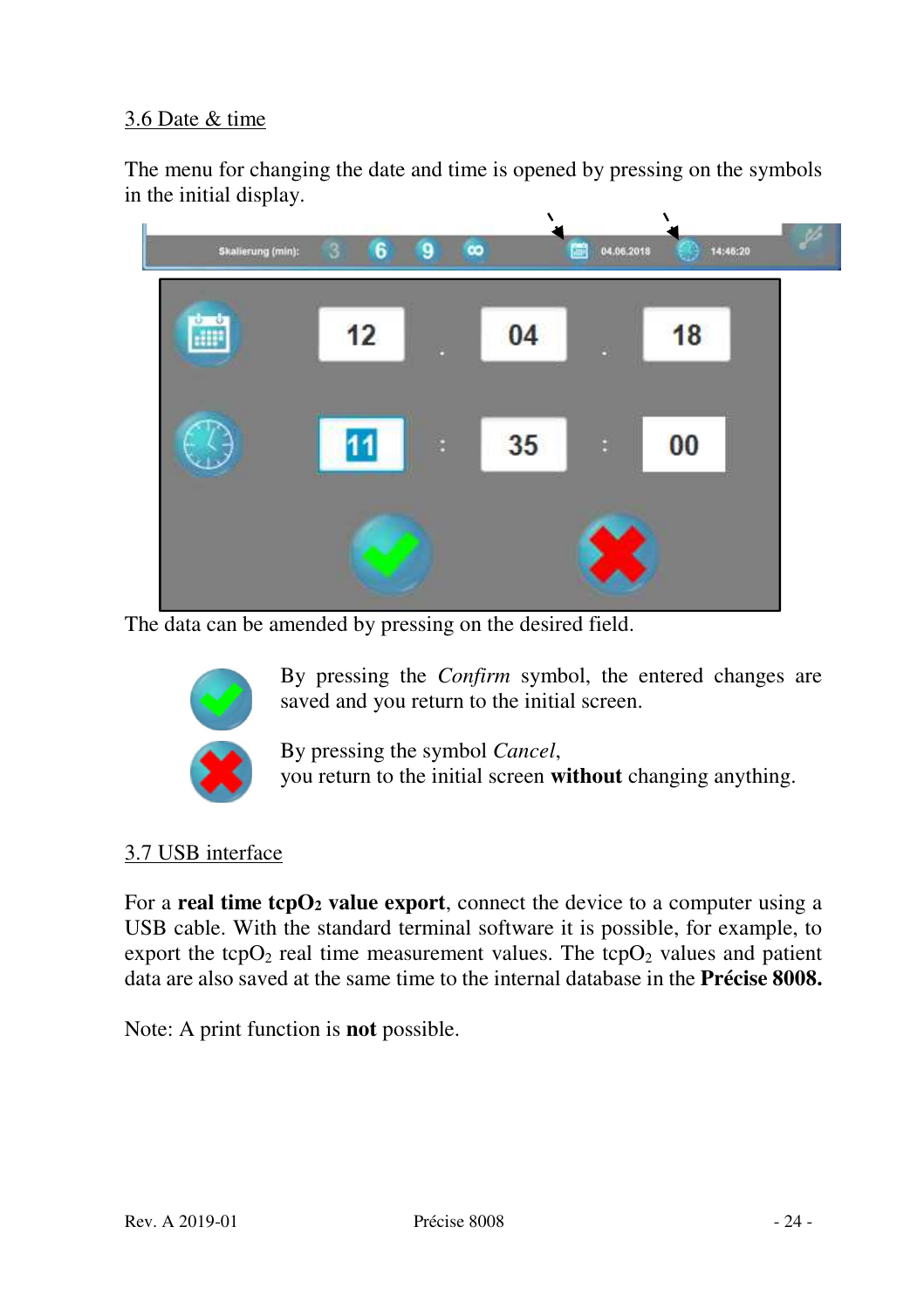$\Rightarrow$  Switch off by pressing the I/O key. This is located on the right side of the device (an acoustic signal can be heard)



After confirming the query, the **Précise 8008** is switched off.

#### 4. Sensor menu

Select the desired sensor in the initial display; pressing the "Sensor" symbol takes you into the "sensor menu".

With you confirm the set changes and return directly to the start screen. To quit the menu without changes, use

## 4.1 Setting the sensor temperature



In the menu item "Parameters", the target temperature can be changed by pressing

the  $\Box$  and  $\Box$  symbols.

 Target temperature: desired sensor temperature Actual temperature: current sensor temperature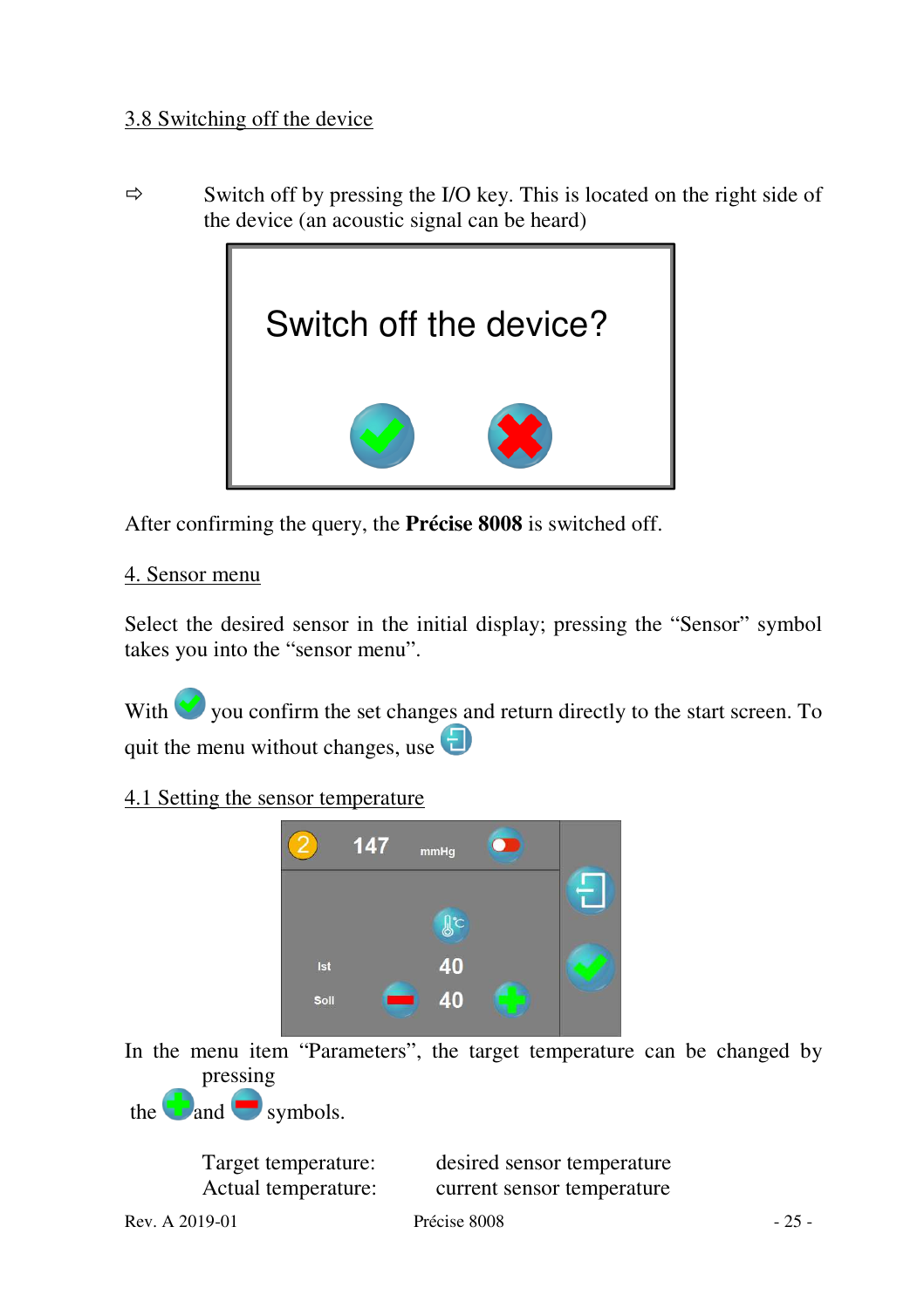$\lozenge$  Temperature range from  $40^{\circ}$ C - max.  $44^{\circ}$ C

## 3.2 Switching the sensor on/off

You can activate or deactivate the sensor using the on/off symbol.



The deactivated sensors are illustrated by **"hyphens"** in the initial display. This setting is **not** possible while a measurement is running.

# **5. Alarms and monitoring functions**

The **Précise 8008** has a microcontroller, which ensures constant monitoring of the most important parameters.

If instead of the temperature **--.- (hyphens)** are displayed, the sensor temperature is below 36°C. After reaching a temperature of 36°C, the sensor temperature is displayed as a numerical value.

If the sensor temperature rises above  $45^{\circ}$ C, the heating is turned off and, instead of the temperature, the display shows ::,: **(colons)**.

The device must be switched off. The device can be switched on again after the sensor has cooled. Service must be informed if the error occurs again.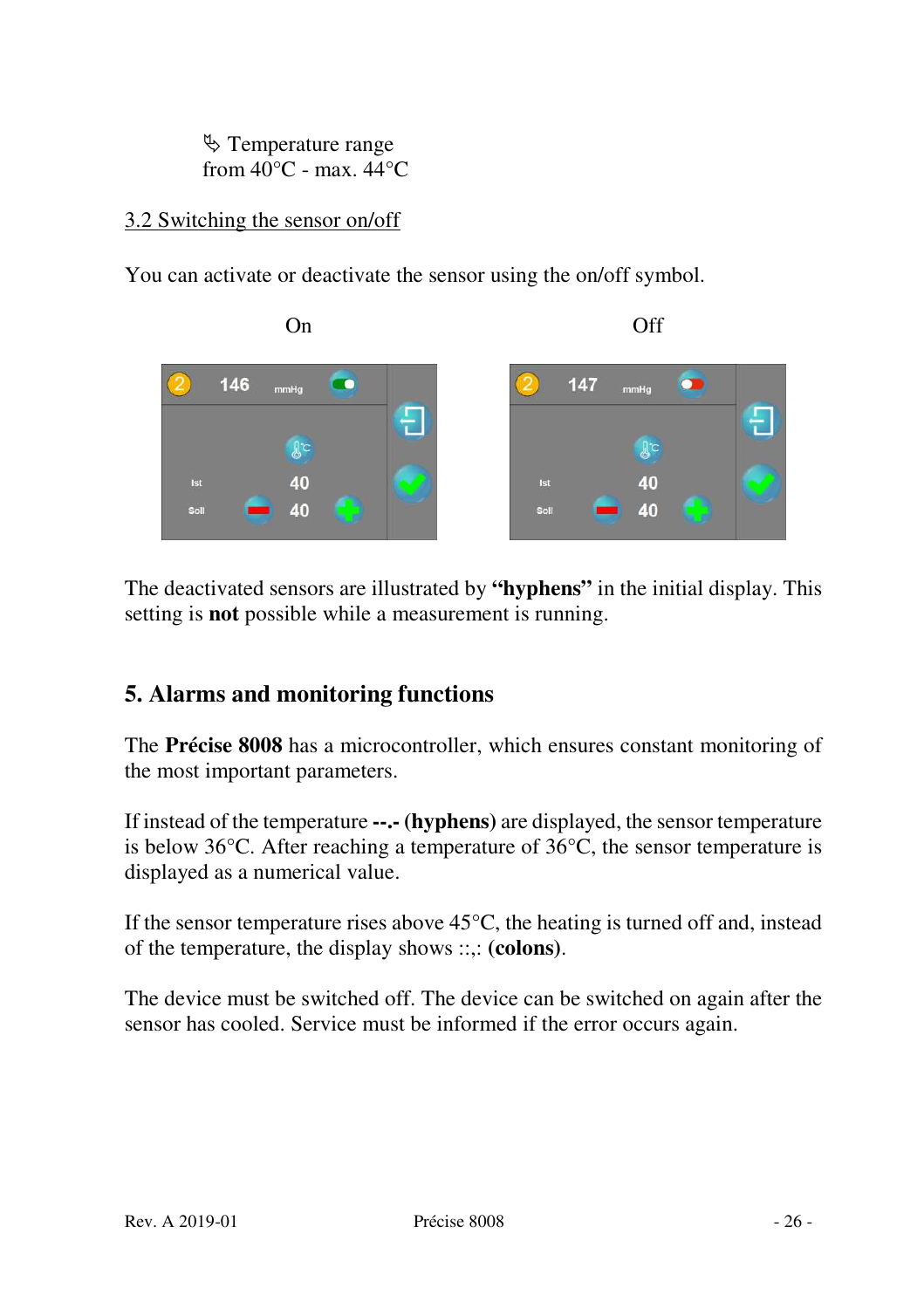# **6. Cleaning and maintenance**

The housing of the **Précise 8008** should only be cleaned occasionally with a dry cloth.

To clean the display, the cleaning agent or disinfectant should be evenly distributed on a dry and clean cloth. You can then use this cloth to clean the surface of the touch screen. Please start by cleaning the dirt from the edge of the surface in the direction of the centre of the monitor, and then remove any remaining dirt from the centre itself. The cleaning agents or disinfectants must **not scratch or etch**.

When cleaning or disinfecting the device, make sure that **no liquids** get **inside** the device housing.

When cleaning the tcpO<sub>2</sub> sensors, do **not** use any pointed or sharp objects. Do **not** place adhesive tape or similar on the sensor surface.

The sensor **must** be cleaned after **each** measurement with an alcohol pad<sup>1</sup>. Do not put **too much pressure** on the white sensor surface.

The device **and** the sensors must be tested **annually** by authorised personnel from medicap homecare GmbH as part of the safety-related checks.

To prepare the tcp02 sensor we recommend:

- **DESCOTON FORTE** (max. concentration 4%)
- **SEKUSEPT AKTIV** (max. concentration 20g/1 litre)

To prepare the housing we recommend:

- **KORSOLEX FF** concentrate
- **BIGUANID Fläche**

The appropriate operating instructions must be observed.

## **7. Disposal**

The device and its packaging can be returned to medicap homecare GmbH for disposal free of charge. We advocate environmentally friendly disposal procedures.

Do **not** dispose of used batteries with household waste!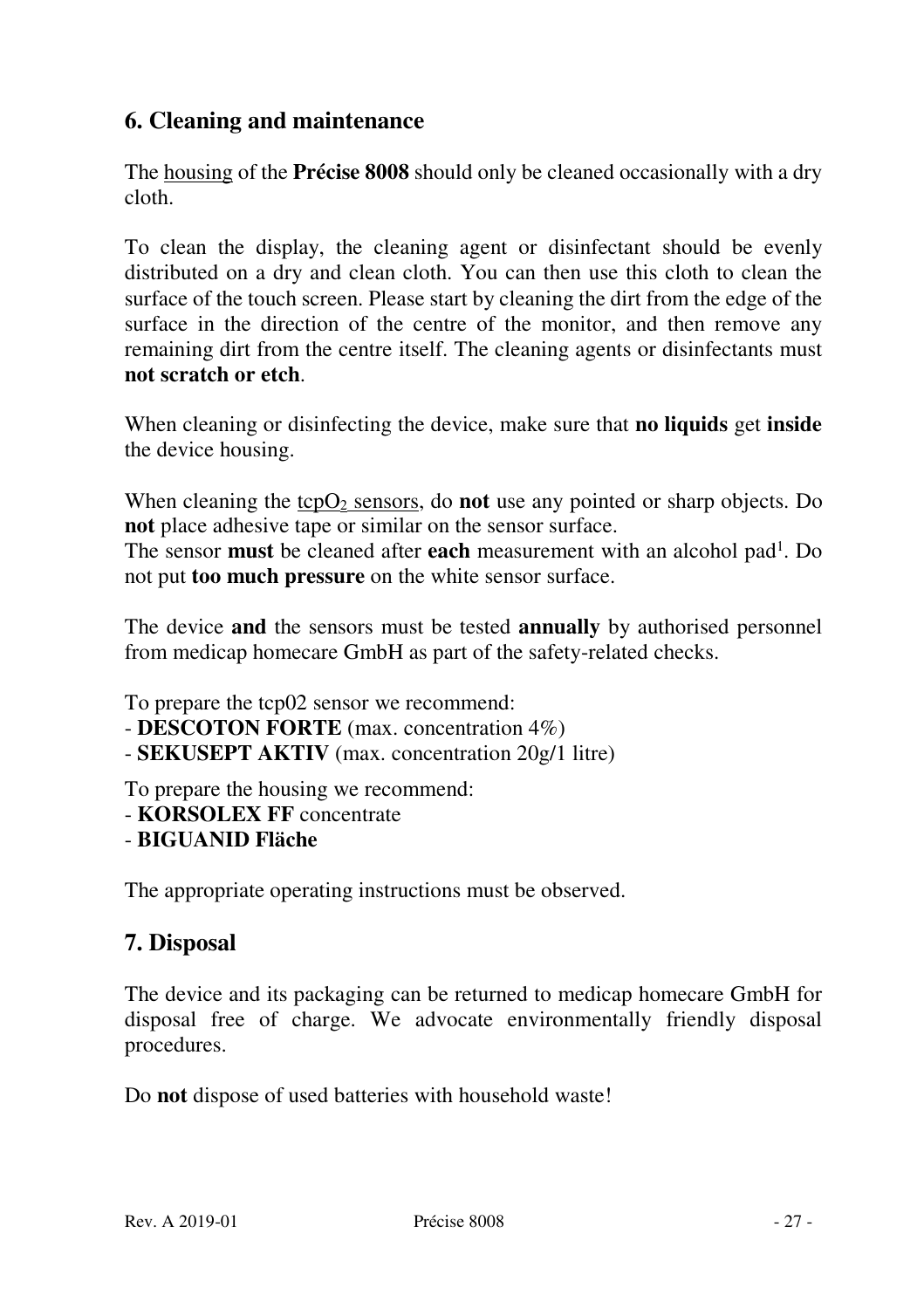# **8. Pictograms**

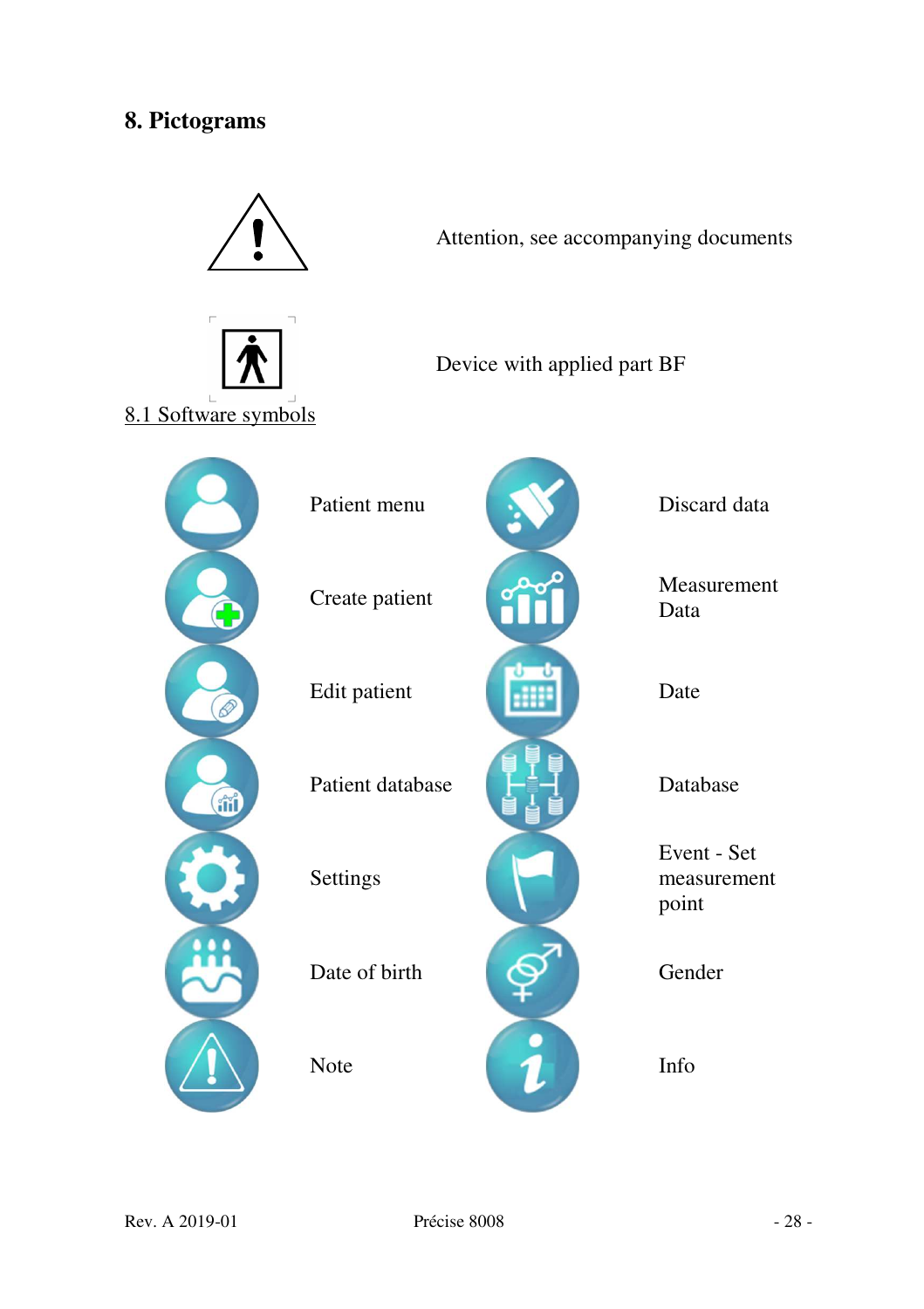

Record

Steady state

**Start** measurement

Measurement



Stop measurement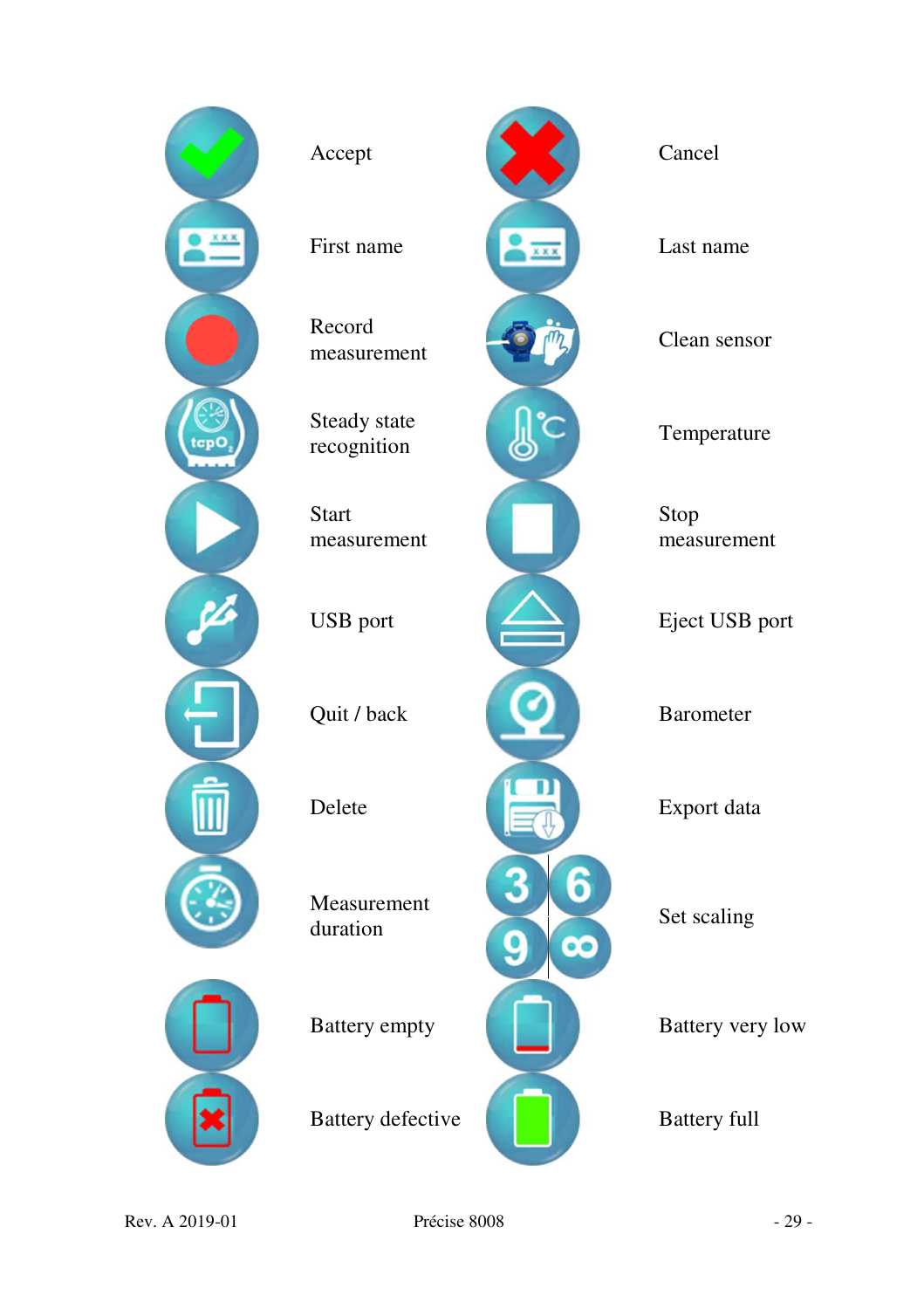

Battery empty in state of charge



Battery 50% in state of charge

# **9 Technical Data**

| Dimensions (without handrails):  | approx. 400mm x 250mm x<br>170 <sub>mm</sub> |
|----------------------------------|----------------------------------------------|
| Weight (incl. 8 sensors):        | approx. 3920g                                |
| Display:                         | 15.1"                                        |
| Voltage:                         | 100 to 230 VAC $\pm$ 10%                     |
| Max. power consumption:          | 35 VA                                        |
| Protection class:                | $\mathbf{I}$                                 |
| Type:                            | BF                                           |
| BF MDD 93/42 EEC Classification: | <b>IIa</b>                                   |
| Unit complies with:              | <b>MDD 93/42/EEC</b>                         |
| Ambient temperature:             | $+15$ to $+35^{\circ}$ C                     |
| Relative humidity:               | non-condensing 10 to 95%                     |
| Storage temperature:             | $-10$ to $+50^{\circ}$ C                     |
| Oxygen partial pressure:         | 0 to 2000 mmHg +/- $10\%$ mmHg               |
| Sensor temperature adjustable:   | 40 to $44^{\circ}$ C                         |